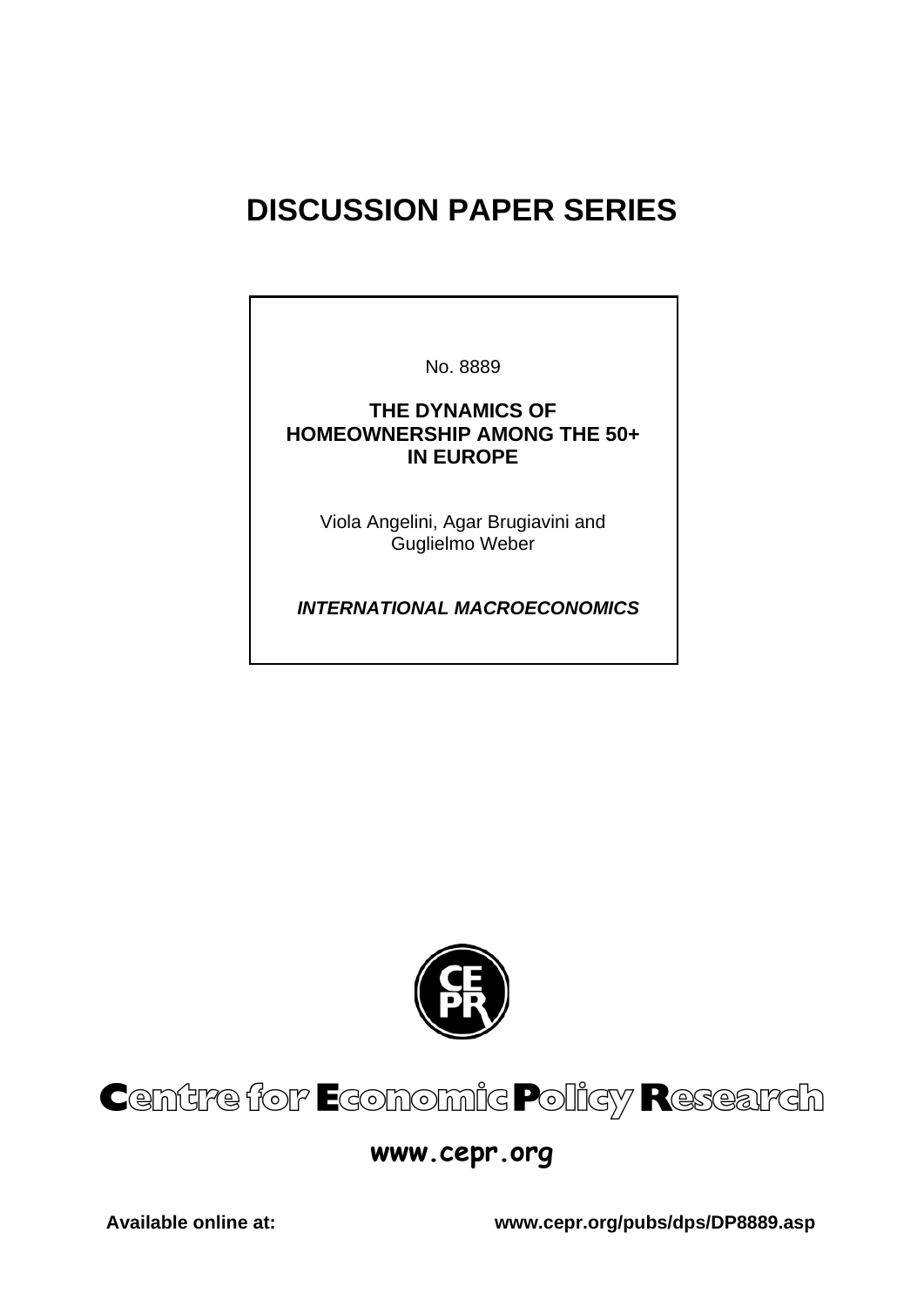## **THE DYNAMICS OF HOMEOWNERSHIP AMONG THE 50+ IN EUROPE**

**Viola Angelini, University of Groningen Agar Brugiavini, Università Ca' Foscari di Venezia Guglielmo Weber, Università di Padova and CEPR** 

> Discussion Paper No. 8889 March 2012

Centre for Economic Policy Research 77 Bastwick Street, London EC1V 3PZ, UK Tel: (44 20) 7183 8801, Fax: (44 20) 7183 8820 Email: cepr@cepr.org, Website: www.cepr.org

This Discussion Paper is issued under the auspices of the Centre's research programme in **INTERNATIONAL MACROECONOMICS**.Any opinions expressed here are those of the author(s) and not those of the Centre for Economic Policy Research. Research disseminated by CEPR may include views on policy, but the Centre itself takes no institutional policy positions.

The Centre for Economic Policy Research was established in 1983 as an educational charity, to promote independent analysis and public discussion of open economies and the relations among them. It is pluralist and nonpartisan, bringing economic research to bear on the analysis of medium- and long-run policy questions.

These Discussion Papers often represent preliminary or incomplete work, circulated to encourage discussion and comment. Citation and use of such a paper should take account of its provisional character.

Copyright: Viola Angelini, Agar Brugiavini and Guglielmo Weber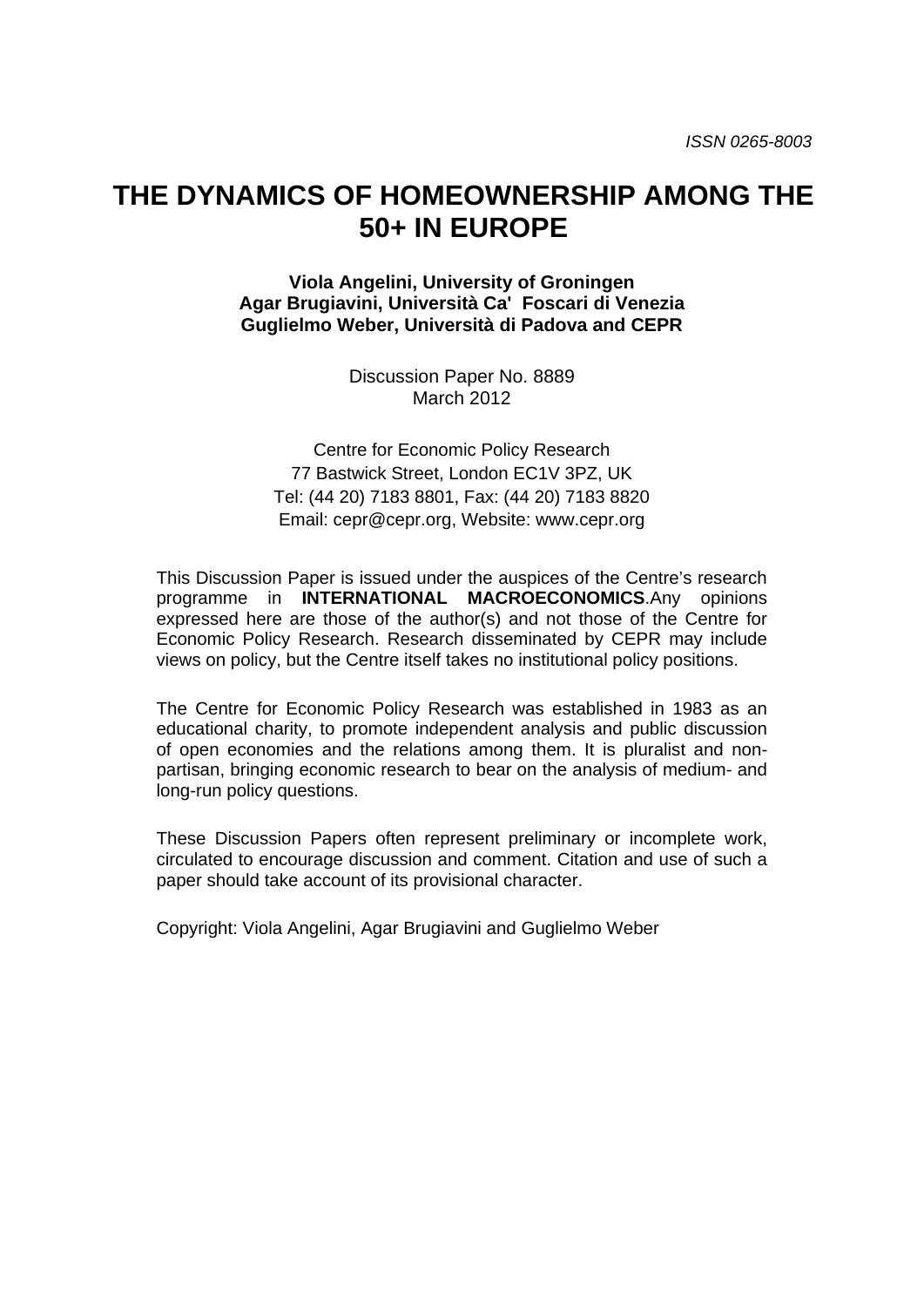CEPR Discussion Paper No. 8889

March 2012

### **ABSTRACT**

The Dynamics of Homeownership Among the 50+ in Europe\*

We use life history data covering households in thirteen European countries to analyse residential moves past age 50. We observe four types of moves: renting to owning, owning to renting, trading up or trading down for homeowners. We find that in the younger group (aged 50-64) trading up and purchase decisions prevail; in the older group (65+), trading down and selling are more common. Overall, moves are rare, particularly in Southern European countries. Most moves are driven by changes in household composition (divorce, widowhood, nest-leaving by children), but economic factors play a role: low income households who are house-rich and cash-poor are more likely to sell their home late in life.

JEL Classification: D19, E21 Keywords: housing, life-cycle

Viola Angelini Department of Economics, Econometrics & Finance P.O. Box 800 9700 AV Groningen THE NETHERLANDS

Email: v.angelini@rug.nl

For further Discussion Papers by this author see: www.cepr.org/pubs/new-dps/dplist.asp?authorid=168978

Agar Brugiavini Dipartimento di Economia Università Cà Foscari di Venezia Dorsoduro 3246 Venezia **ITALY** 

Email: brugiavi@unive.it

For further Discussion Papers by this author see: www.cepr.org/pubs/new-dps/dplist.asp?authorid=136953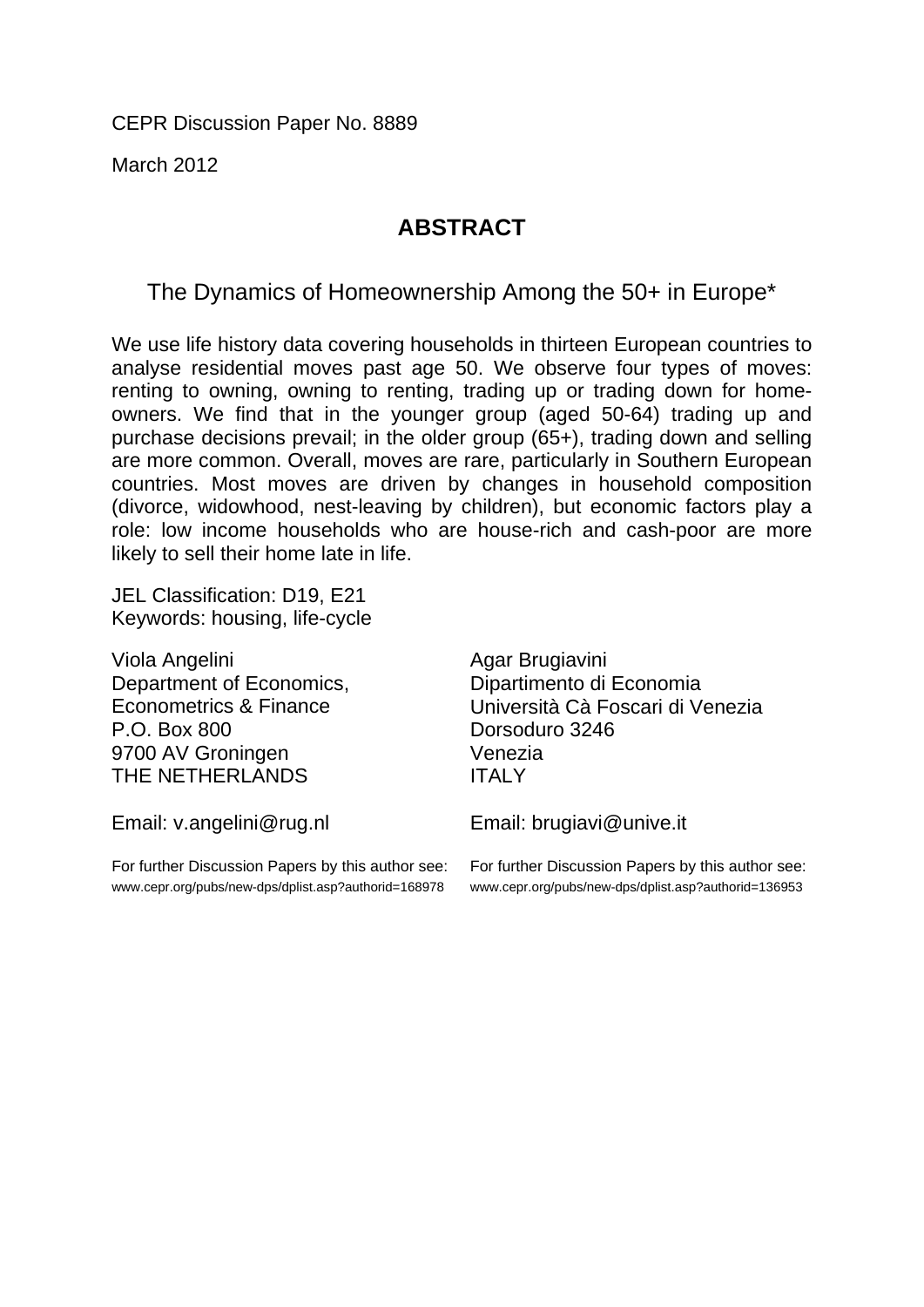Guglielmo Weber Department of Economics "M. Fanno" University of Padua Via del Santo 33 I-35121 Padova **ITALY** 

Email: guglielmo.weber@unipd.it

For further Discussion Papers by this author see: www.cepr.org/pubs/new-dps/dplist.asp?authorid=108952

\* We are grateful for comments made by audiences at the Labour Economics Workshop, Brixen, May 2011, the Bank of Italy - Dondena workshop on Public Policies, Social Dynamics and Population, July 2011, and the European University Institute, October 2011. This paper uses data from SHARELIFE release 1, as of November 24th 2010 or SHARE release 2.4.0, as of March 17th 2011. The SHARE data collection has been primarily funded by the European Commission through the 5th framework programme (project QLK6- CT-2001- 00360 in the thematic programme Quality of Life), through the 6th framework programme (projects SHAREI3, RII-CT- 2006-062193, COMPARE, CIT5-CT-2005-028857, and SHARELIFE, CIT4-CT-2006-028812) and through the 7th framework programme (SHARE-PREP, 211909 and SHARE-LEAP, 227822). Additional funding from the U.S. National Institute on Aging (U01 AG09740-13S2, P01 AG005842, P01 AG08291, P30 AG12815, Y1-AG-4553- 01 and OGHA 04-064, IAG BSR06-11, R21 AG025169) as well as from various national sources is gratefully acknowledged (see www.shareproject.org for a full list of funding institutions).

Submitted 20 February 2012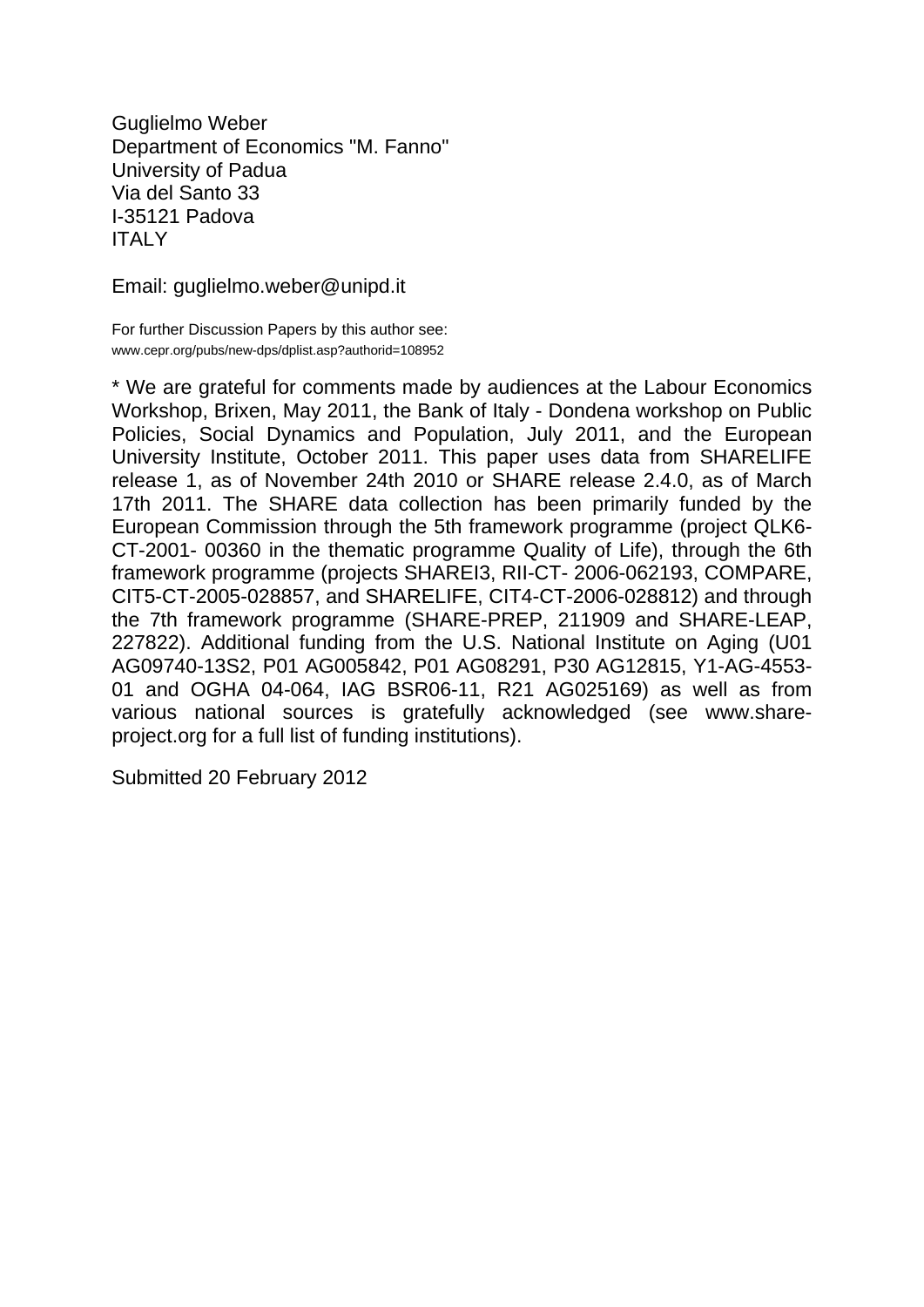#### **Introduction**

Housing is the most widely held asset for individual investors and, therefore, an important component of household wealth in many European countries. Over 70% of households aged 50 or over are home-owners, and this fraction is relatively stable at older ages. Understanding the reasons why individuals choose to own their home, and fail to reduce housing equity by trading down or moving into rented accommodation in the last years of their life is an interesting research agenda for economists and social scientists in general and has important policy implications in ageing societies.

Compared to other forms of savings for old age, homeownership offers some advantages. Purchasing a home is similar to purchasing an annuity to insure housing consumption (by owning their home, consumers can insure against the risk of rent inflation, Sinai and Souleles, 2005). Moreover, the home may be seen as a secure asset in case of need and perceived as a substitute for the purchase of long term care insurance. It is also a family asset that may be transmitted to the next generation. These advantages are weighted against the drawbacks of over consumption in old age (for those who are house rich and cash poor), low portfolio diversification (the price risk may be important if all assets are in the home), and illiquidity (drawing equity in case of need is not easy).

In order to preserve a good standard of living, elderly individuals should release home equity, by either taking up a mortgage, or by downsizing, or by selling and moving into rented accommodation. The life cycle model of saving under borrowing constraints predicts a hump shaped homeownership age profile (Artle and Varayia, 1978). The ownership rate increases with age as people save and become home-owners, and declines in old age as people draw on their housing equity. This is in sharp contrast with what we observe in the data, as stressed by Venti and Wise (1994).

We know from the first two waves of the Survey of Health, Ageing and Retirement in Europe (SHARE) that large fractions of households report difficulties making ends meet. This is particularly true of renters, but is quite common among home-owners as well. In fact, Angelini, Brugiavini and Weber (2009) argue that the failure to use financial instruments that reduce home equity (like mortgages or reverse mortgages) late in life is partly responsible for financial hardship among elderly Europeans. The alternative way to reduce home equity, which involves trading down on the housing ladder, is reportedly rarely used, but evidence on this point is mostly anecdotal.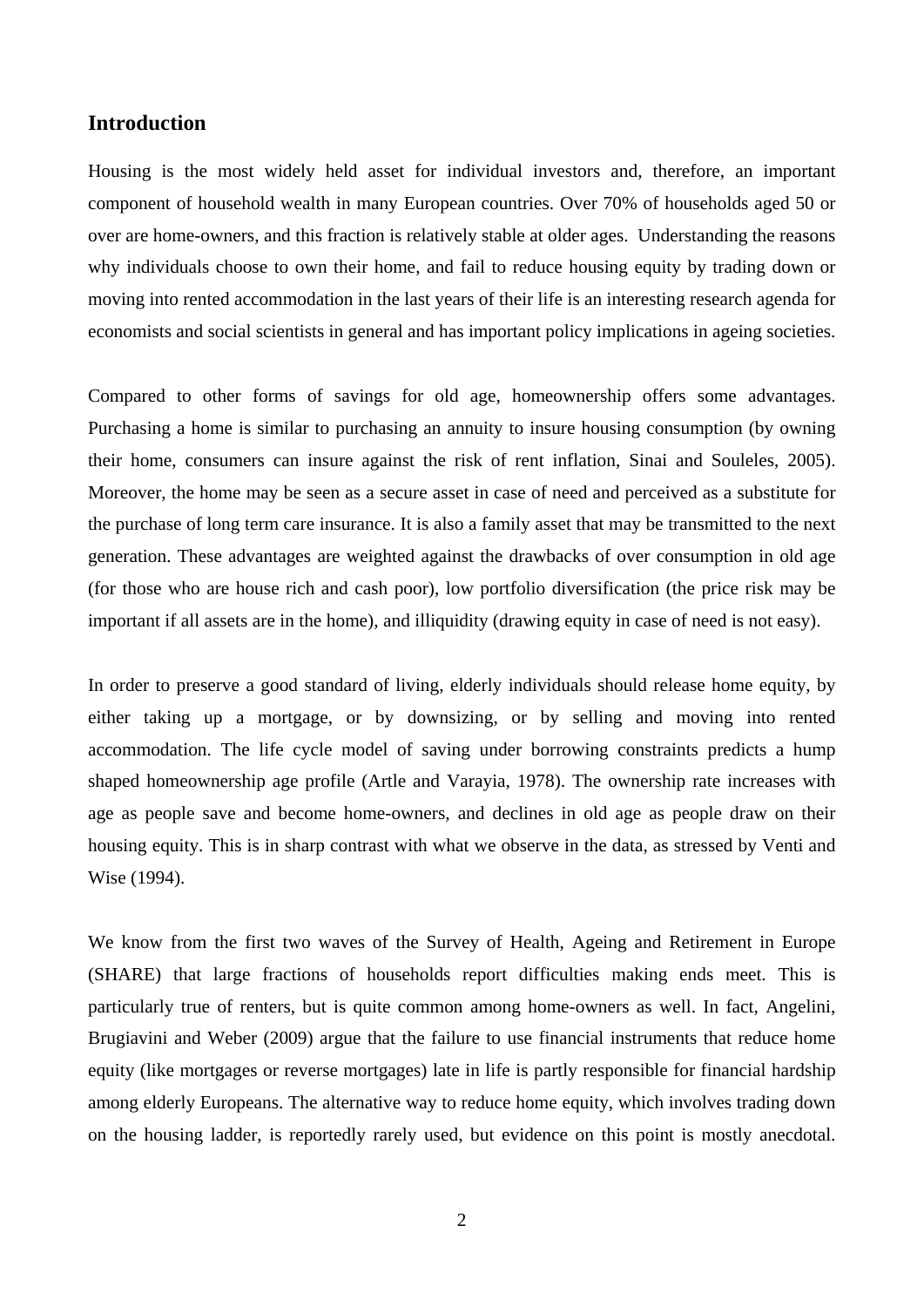Chiuri and Jappelli (2010) use repeated cross section data to show that few households cease to be home owners late in life.

In this paper we use in life-history data from the third wave of SHARE (known as SHARELIFE) to estimate age-tenure profiles and transition probabilities from owning to renting or to owning a smaller unit in old age. SHARELIFE is a unique data source that exploits recall information on respondents' life histories in a number of domains, including home moves, changes in demographics (marriage, divorce, birth of children and their nest-leaving), changes in jobs and retirement, periods of unemployment, hunger, poor health and financial hardship, as well as living conditions at age ten. The recent volume edited by Börsch-Supan et al. (2011) gives a first, partial account of the many domains covered by the survey.

Thanks to the richness of the data, we are able to address the issue of housing mobility over the life cycle, compare the homeownership age profiles of those currently fifty or more years old across countries and cohorts, and study what makes households more likely to move and change their housing tenure. Of particular interest is the question of whether and to what extent "house rich, cash-poor" elderly households draw down housing wealth during retirement. We show in this paper how the downsizing decision is related to a number of shocks that affect individuals, but also to the availability of mortgage instruments and an adequate level of income.

Our estimation strategy focuses on housing transitions in the second half of the life cycle. For this reason, we use the life history data to construct a panel, where each individual appears at all ages past age 50 up to current age. For instance, we ask: What is the chance that 60-year old individuals change their housing tenure choice within a year, as a function of time-invariant characteristics, initial conditions (as of age 60) and changes in relevant variables?

Housing choice transitions are characterized as follows: a first group of individuals has no change or moves from rent to rent; a second group moves from rent (age 60) to own (age 61); a third group changes from own (age 60) to rent (age 61), a fourth group trades down by selling and buying a cheaper home, a fifth group instead trades up by selling and buying a more expensive home.

Conditioning variables are time invariant characteristics (such as living conditions and school performance at age 10, that capture long-term access to resource), level variables (demographics, employment status, health, permanent income, stress, financial distress, all taken at age 60) and their changes between 60 and 61 (nest leaving by the children, bereavement, divorce, retirement, changes in stress, financial distress etc).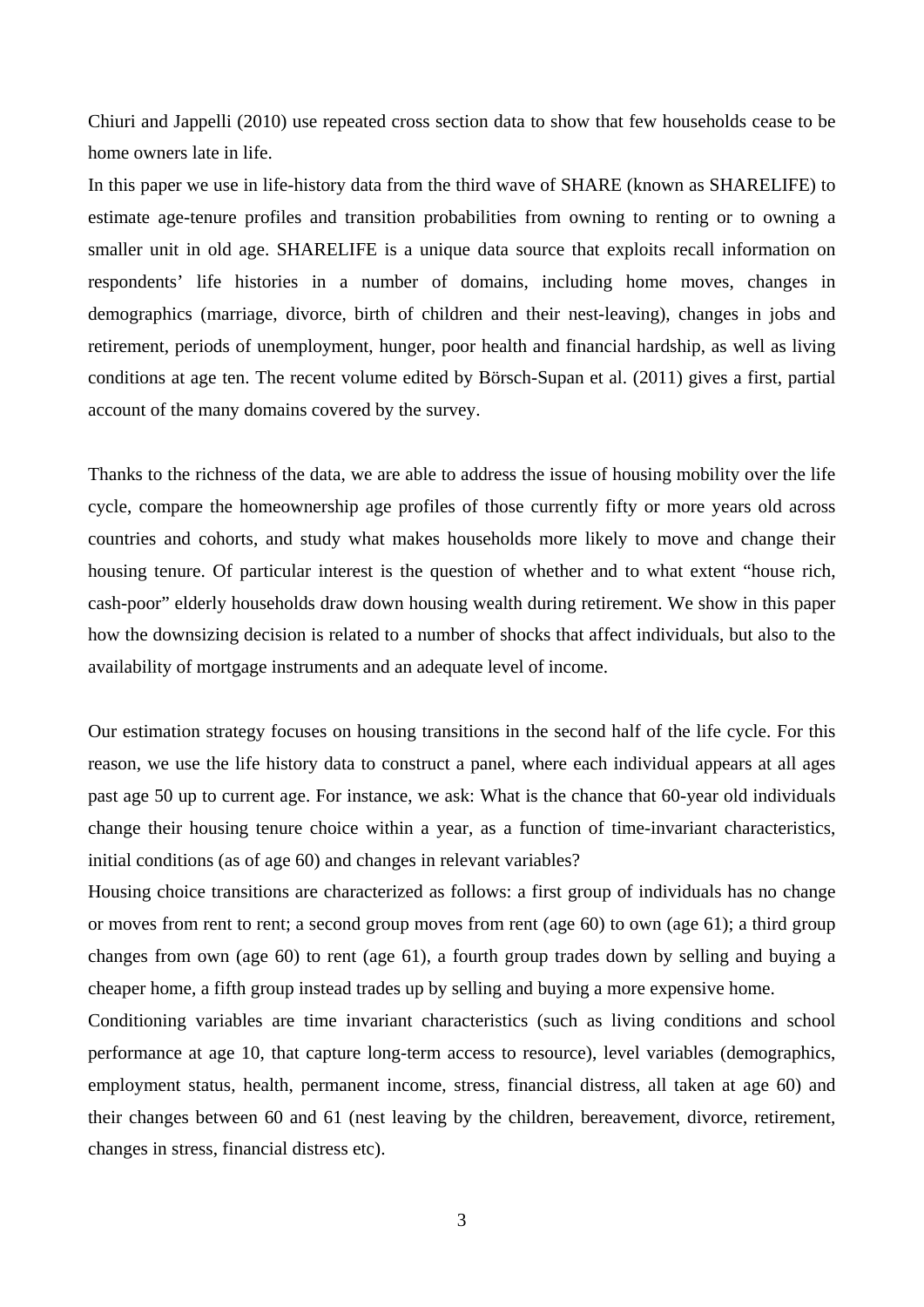In our analysis we first document some patterns in the data concerning mobility and homeownership age profiles for three different cohorts (generations) in thirteen European countries. We then investigate patterns of housing transitions by running a simple logit regression for renters, whose choice is whether to stay renters or become owners, and a multinomial logit for owners, who face a wider choice set, that includes trading up, down, moving into rented accommodation or staying in their present accommodation. This analysis highlights the need to explain why so few elderly home-owners release equity by trading down or moving into rented accommodation.

We therefore discuss results from a model that provides us with a richer framework of analysis to investigate the determinants of the choice of 65+ homeowners to sell and become renters, recently developed in a path-breaking paper by Nakajima and Telyukova (2011). That paper stresses the role of housing wealth in explaining limited wealth decumulation past retirement age in the US. Our empirical analysis on European data brings out the importance of economic variables, but also confirms the overarching role played by changes in health and demographics late in life.

The paper is organized as follows: in Section 1 we present the data and provide some graphical evidence and descriptive statistics on number of moves by age and country and home-ownership age profiles. In Section 2 we document the number of transactions over the life course and present estimation results of the transition probabilities past age 50 separately for current owners and current renters, by age band (50-64, 65 and over). This section highlights the need for a more thorough investigation of the probability of moving from home-ownership to renting late in life that is carried out in Section 3. Section 4 concludes.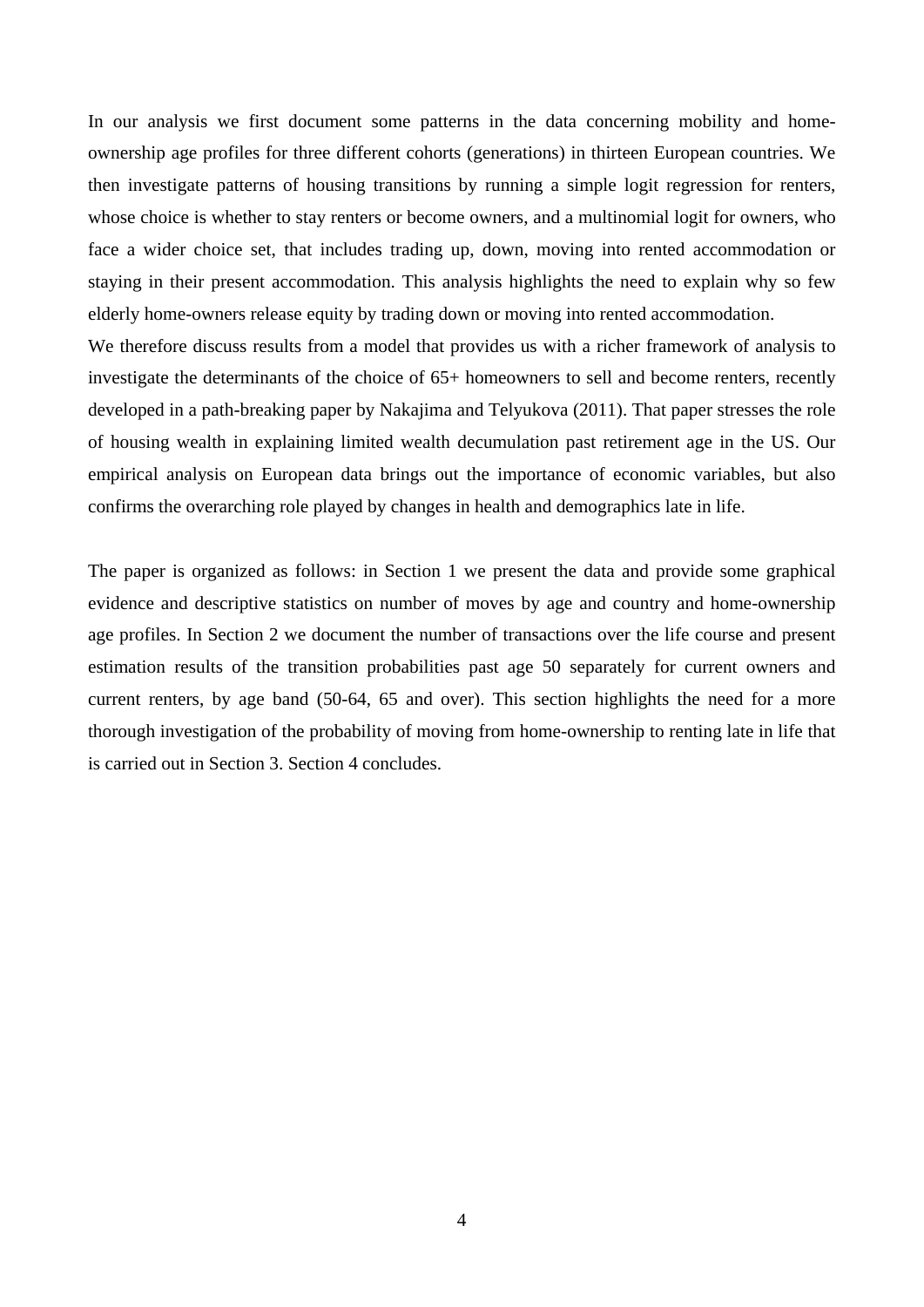#### **1. Some facts on residential mobility and home-ownership rates.**

In this paper we use data from the third wave of SHARE (the Survey of Health, Ageing and Retirement in Europe), which includes information on the life histories of almost 30,000 respondents in 13 European countries, ranging from childhood major health events, to accommodation and parental background, to complete work, accommodation and health histories during adulthood.

These data provide information on individual respondents since they left their parental home. This implies that we have information on housing tenure choices made by respondents and their spouses over the course of their lives only when this was accompanied by a physical move to a different place of residence (or domicile). Changes in housing tenure that were not accompanied by a move are not recorded. Thus we do not observe the purchase of the place of residence from the landlord – private or public as it may be – or its inheritance on the one hand; home reversion contracts on the main residence (also known as the sale of the naked ownership) on the other.

We do know about moves that do not involve a change in housing tenure, for instance those that involve the sale of the old home and purchase of a new one, and can even tell if such a move involved a positive or negative cash outlay, given that individuals report sale and purchase prices of the homes they owned.

What we can very well investigate with these data is individual housing mobility. A first indication of housing mobility is given by the total number of homes individuals ever had in their lifetime (so far). This information can be compared across countries.

Figure 1 shows that there are major differences across European countries: Northern Europeans report an average number of 6 to 8 different main residences over their life course, while Southern and Eastern Europeans typically report less than four. Given that this includes the parental home, an average Greek, Polish or Czech apparently moved only once after the time of nest-leaving.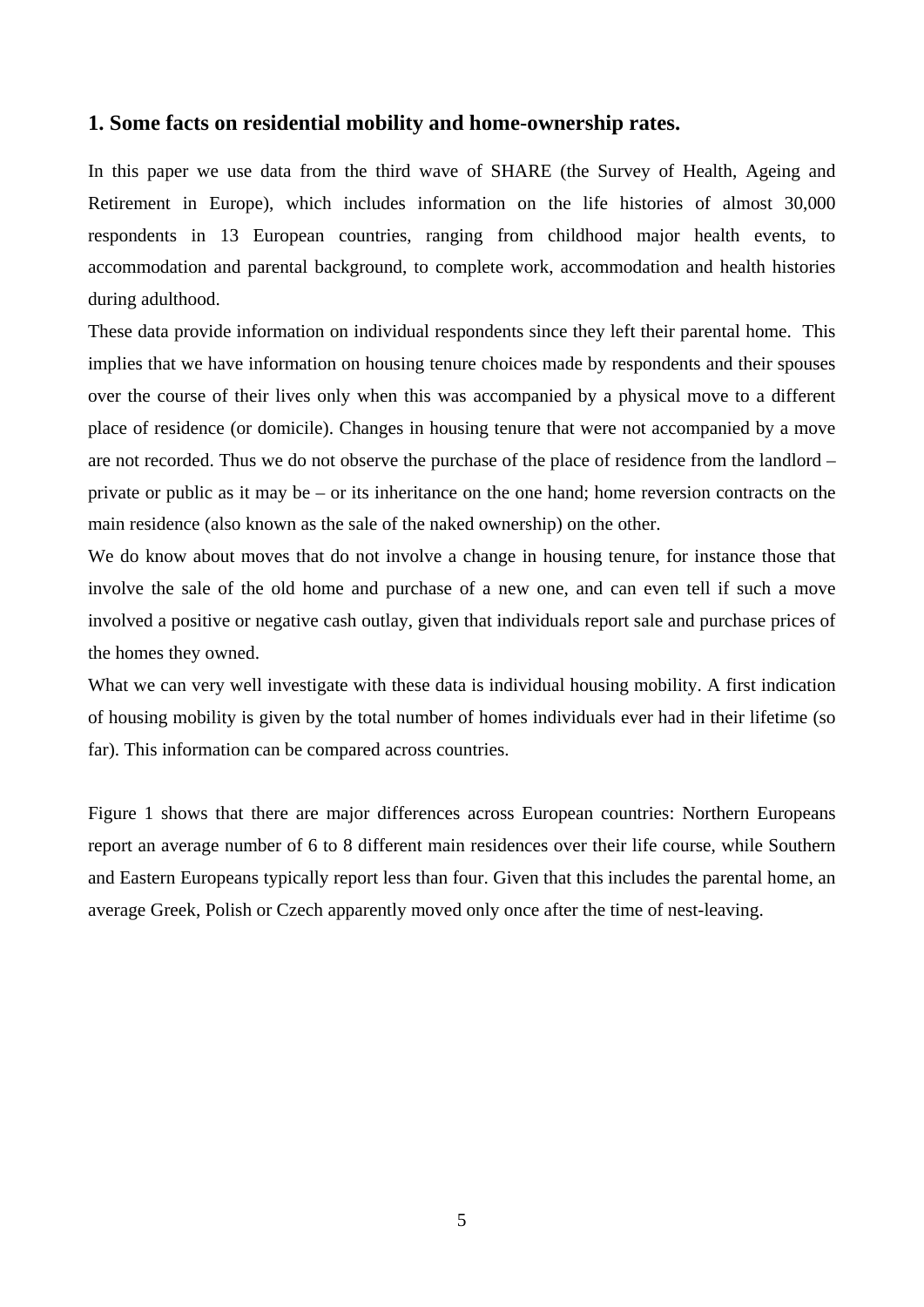

**Figure 1 Average numbers of main residences by country** 

If we are interested in what people do in relatively older ages, it makes sense to look at the number of main residences owned or rented after age 50. We know from previous studies that non-durable consumption peaks around that age (Attanasio, Banks, Meghir and Weber, 1999), and household size also tends to decrease after that age (with important cross country differences). Figure 2 shows that in most countries a majority of individuals never change main residence after they reach age 50: only in Denmark, Sweden and the Netherlands the average number of main residences exceeds or comes close to the 1.5 mark.



**Figure 2 Average numbers of main residences by country past age 50**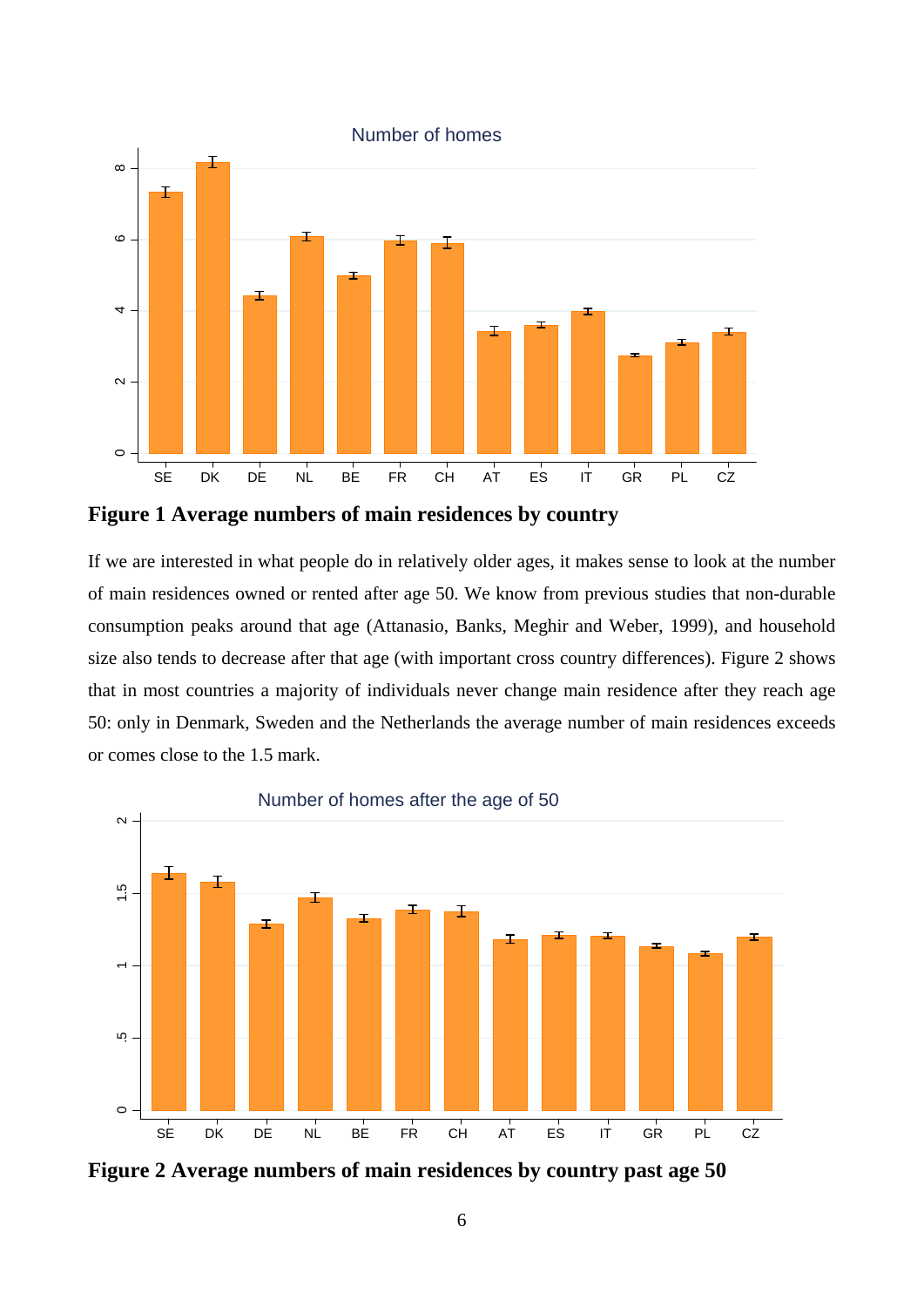An issue we can investigate using our data is the prevalence of home-ownership across countries – in fact, we are able to plot age profiles for at least three cohorts of individuals, something that cannot be done using cross-section or even short panel data, as stressed in Angelini, Laferrère and Weber (2011).

Figure 3a presents home-ownership age profiles for three different generations (or year-of-birth cohorts). Cohort 1 consists of individuals born before 1935, cohort 2 of individuals born between 1935 and 1944 and cohort 3 of individuals born between 1945 and up to 1954. An individual is defined as a home-owner if he or she owned at least part of the main residence at the time of his or her latest move (as explained above, changes in ownership that do not involve a move are not recorded in the data).

The age profiles look quite similar nearly everywhere: an increase in homeownership up to age 50- 59, then a levelling up and a small moving out of ownership in old age, after 70 in Denmark, Sweden and the Netherlands, and rather after age 80 in the other countries (except Poland and Greece where no moving out of homeownership is apparent).

The figure shows marked cohort effects in some, but not all, countries: the Netherlands, Sweden, France and the Czech Republic display three distinct lines, at least until relatively late ages. In other countries (France, Spain and Switzerland) there is a marked difference between the oldest cohort and the other two.

A point worth making is that these plots refer to individual ownership: a wife who lives with her husband will be considered a home-owner only if she owns at least part of their home. Some of the cohort (and even age) effects could thus be due to different laws/customs involving joint or separate ownership of a couple's main residence, and may also be affected by bereavement (a woman may become home-owner when her husband dies). As a way to check for the importance of this issue we plotted home-ownership age profiles by gender. For most countries the plots are very close to those reported in Figure 3a. In four countries, instead, we detect some differences (based on figure A1). For these countries, we display gender specific age profiles in Figure 3b.

We see that the countries where gender differences are noticeable are Sweden, Denmark, Spain and Italy. Cohort effects are much stronger for women in the first three countries, for men in Italy. Only in Denmark (and to some extent Sweden) the negative cohort effect for the oldest cohort of women persists to the end of the age range. In Spain there is convergence of the three lines around age 60, while the negative cohort effect for the oldest cohort of Italian men persists until late ages.

Because of the evidence shown above, we check in our empirical analysis if estimation results are the same for men and women (they normally are).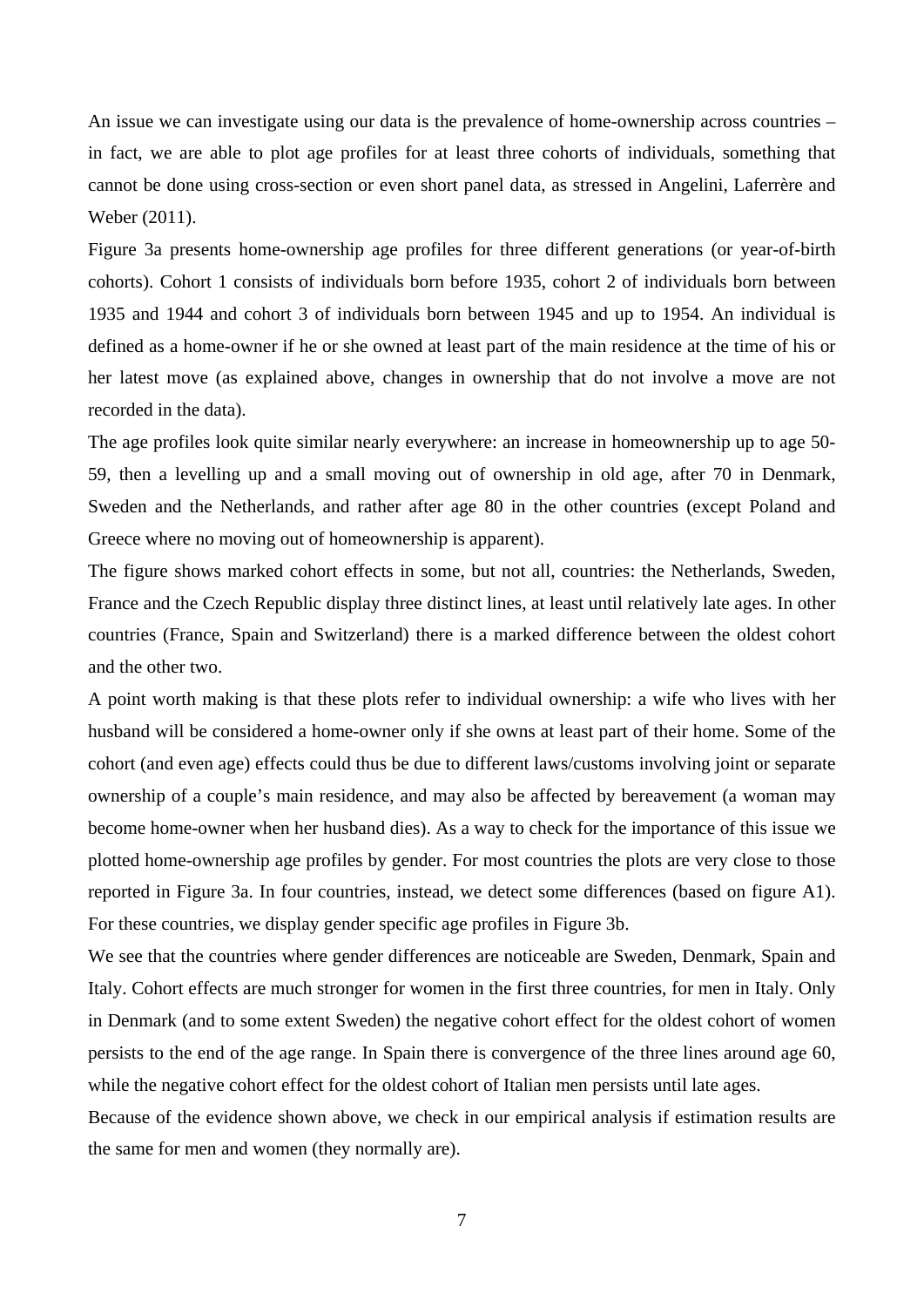

**Figure 3a Home-ownership age profiles by country and cohort** 



**Figure 3b Home-ownership age profiles by sex, country and cohort**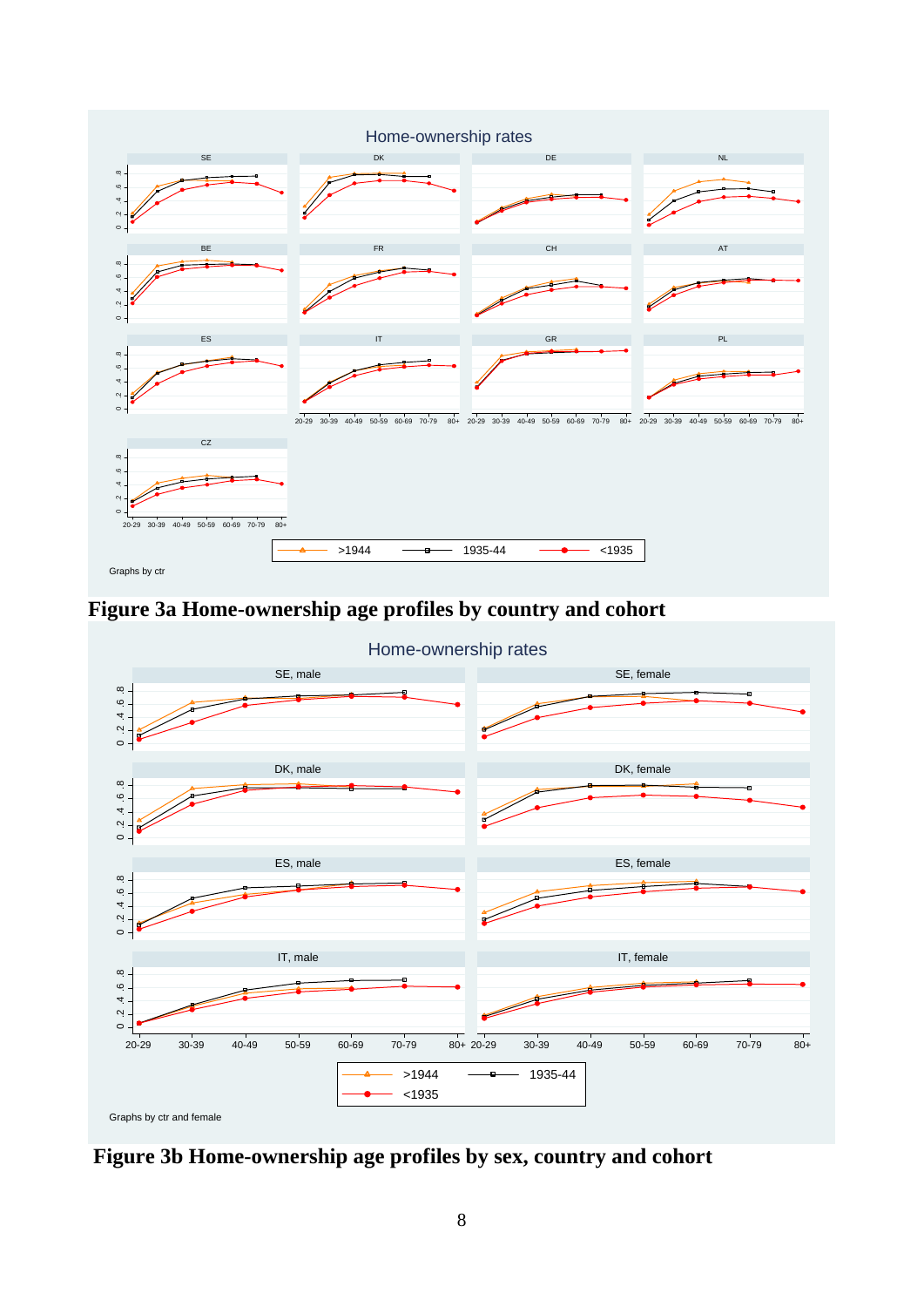#### **2. Housing Transitions and Transition Probabilities**

One of the interesting issues we intend to investigate is what makes people more likely to move, particularly if this move involves a change in housing tenure or a change in the financial resources available to an individual (trading down or trading up). The best way to address this question is to create a panel out of the life-history data in which each individual contributes as many observations as there are years of age.

The type of question the data so arranged can help addressing is the following: what is the chance that a 60-year old (say) changes its housing tenure choice within a year, as a function of both initial conditions (as of age 60) and of changes in relevant variables?

We can define our dependent variable  $\Delta y$  that denotes changes in housing choice as follows: it takes value 0 if there is no change or there is a move from rent to rent over the period; value 1 if there is a change from rent (age 60) to own (age 61); value 2 if there is a change from own (age 60) to rent (age 61), value 3 if own-own down, value 4 if own-own up. Note that there is no natural ordering of these transitions, so the values we attach to it are entirely arbitrary.

Conditioning variables are level variables prior to the period (demographics, health, financial hardship at age 59) and their changes between 59 and 60 (nest leaving, bereavement, divorce, retirement, better or worse health, start or end of financial hardship). Also, we consider early life conditions indicators, that proxy for access to life-time resources, and a set of country, age and time dummies.

In practice, for computational convenience and given the low incidence of transitions over single years of age, we take larger age brackets: 50-54, 55-59, 60-64, 65-69, 70-74, 75-79, 80 and over. If more than a change occurs between ages 55 and 60, we ignore it, and focus on the change between ages 55 and 60. Initial conditions are computed at 55, changes between 55 and 59 for those who do not change in between, between 55 and a-1 if a change occurs at age a.

In Table 1 we report the actual number of transitions that we record for each age bracket. For most individuals we see no change within any age bracket. This is in line with the relatively low housing mobility among the 50+ as observed in Figure 2. However, we do observe a number of transitions, and these are the subject of our empirical investigation.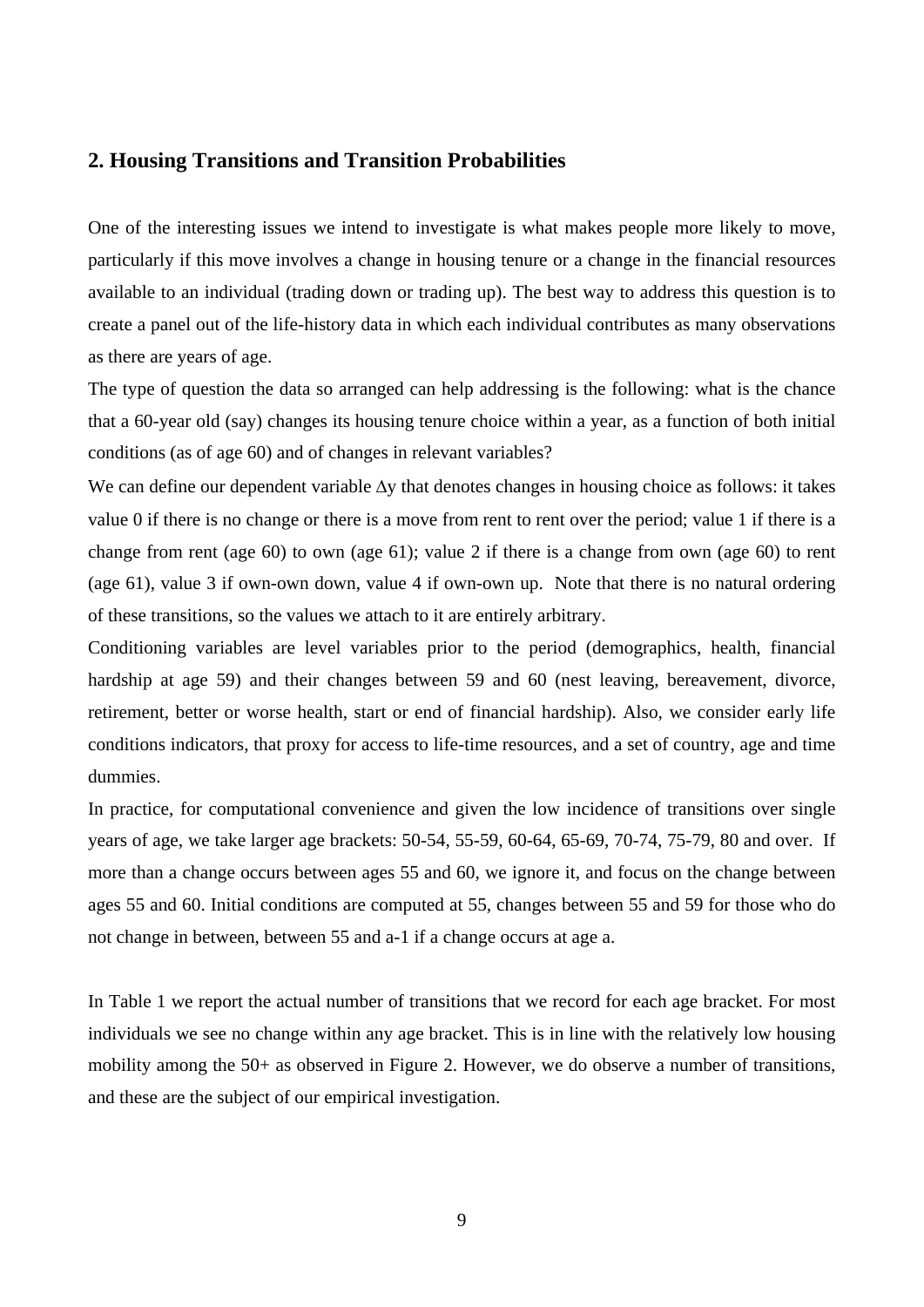| Age            | <b>Housing transitions</b> |          |            |          |        |              |
|----------------|----------------------------|----------|------------|----------|--------|--------------|
| <b>bracket</b> | no change                  | rent-own | own - rent | own down | own up | <b>Total</b> |
| 50-54          | 21,936                     | 553      | 210        | 218      | 212    | 23,129       |
| 55-59          | 19,817                     | 407      | 128        | 198      | 138    | 20,688       |
| 60-64          | 15,861                     | 280      | 115        | 141      | 92     | 16,489       |
| 65-69          | 11,789                     | 136      | 105        | 83       | 51     | 12,164       |
| 70-74          | 8,231                      | 45       | 79         | 45       | 22     | 8,422        |
| 75-79          | 5,107                      | 23       | 59         | 29       | 12     | 5,230        |
| $80 +$         | 2,607                      | 6        | 57         | 15       | 8      | 2,693        |
| <b>Total</b>   | 85,348                     | 1,450    | 753        | 729      | 535    | 88,815       |

**Table 1 Housing transitions by age bracket** 

First of all, we see many transitions from rent to own prior to age  $65$  – we stress that "rent" includes here any type of accommodation that is not at least partly owned by the respondent. These transitions are most frequent in France, Switzerland, Spain, Italy and Sweden. Some could be due to inheritance because of loss of parents – however, in the age brackets 50-64 inheritance accounts for 11% of all moves from renting to owning. This type of transitions becomes less frequent past age 65.

The opposite transition, from owning to renting, is also relatively common – and becomes the most common at ages over 65. This type of transition can be considered a form of down-sizing or trading down, at least in wealth terms (unfortunately we do not know the number of rooms of each accommodation, only of the current one).

The 65 years of age cut-off roughly corresponds to retirement age in most European countries, and marks a natural watershed in asset accumulation decisions. Table 1 also suggests that individuals younger than 65 are more likely to be trading up in the housing market, while individuals past age 65 are instead more likely to be trading down in the housing market.

For these reasons, in the sequel we report descriptive statistics and (later) parameter estimates of transition equations by broader age groups: all observations on individuals aged less than 65 on the one hand, 65 or over on the other hand.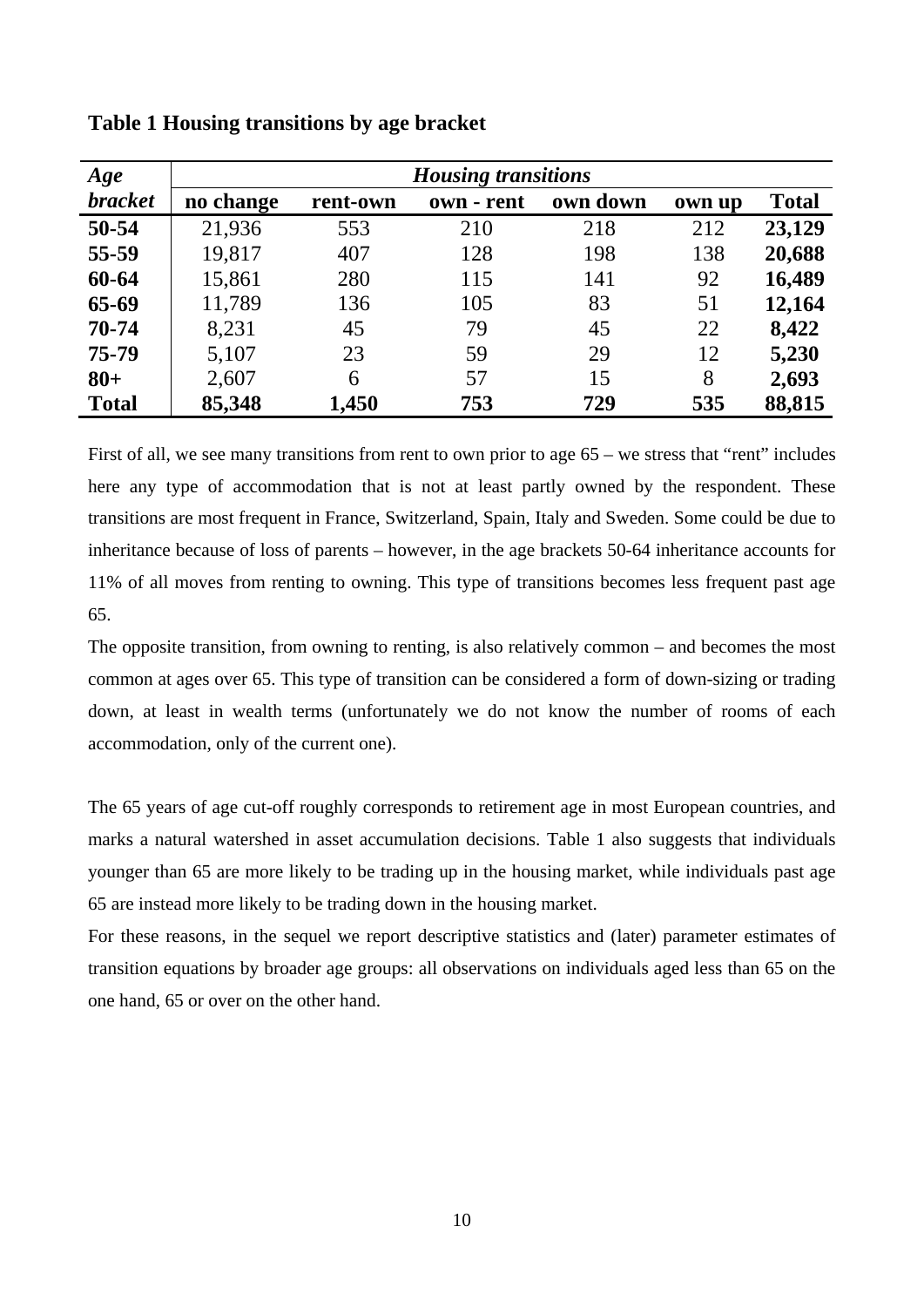In Table 2 we report descriptive statistics for the variables used in our estimation. We can distinguish three groups of explanatory variables:

- i. a first group of variables captures demographic characteristics (female, married, number of children and number of children living at home) and events (widowhood, divorce and nest leaving in the five years under consideration) which typically affect housing decisions,
- ii. a second group measures general conditions (poor health, financial hardship) and their changes (better health, worse health, start of financial hardship, end of financial hardship) before the time when the housing change takes place
- iii. a third group of variables (many books, overcrowding, good at math, good at literature) represents the "early conditions" in life, as measured at the age of 10.

Finally the variable "loan to value ratio" measures the accessibility to credit markets for older individuals who are home-owners.

|                              | Younger than 65 |          |             | Older than 65 |  |  |
|------------------------------|-----------------|----------|-------------|---------------|--|--|
|                              | <b>Mean</b>     | St. dev. | <b>Mean</b> | St. dev.      |  |  |
| Home-owner                   | 0.676           | 0.468    | 0.663       | 0.473         |  |  |
| No change                    | 0.962           | 0.191    | 0.976       | 0.152         |  |  |
| Female                       | 0.540           | 0.498    | 0.546       | 0.498         |  |  |
| Number of children ever      | 2.214           | 1.355    | 2.303       | 1.510         |  |  |
| <b>Married</b>               | 0.888           | 0.316    | 0.747       | 0.435         |  |  |
| Widowhood                    | 0.021           | 0.145    | 0.050       | 0.217         |  |  |
| <b>Divorce</b>               | 0.008           | 0.088    | 0.002       | 0.044         |  |  |
| Nr children at home start yr | 1.068           | 1.221    | 0.409       | 0.901         |  |  |
| <b>Nest leaving</b>          | 0.259           | 0.438    | 0.058       | 0.233         |  |  |
| Poor health                  | 0.119           | 0.323    | 0.186       | 0.389         |  |  |
| <b>Worse health</b>          | 0.084           | 0.277    | 0.046       | 0.209         |  |  |
| <b>Better health</b>         | 0.069           | 0.254    | 0.081       | 0.273         |  |  |
| Hardship                     | 0.067           | 0.251    | 0.049       | 0.216         |  |  |
| <b>Start of hardship</b>     | 0.013           | 0.115    | 0.005       | 0.068         |  |  |
| End of hardship              | 0.015           | 0.122    | 0.005       | 0.071         |  |  |
| <b>Early life conditions</b> |                 |          |             |               |  |  |
| <b>Many books</b>            | 0.294           | 0.456    | 0.225       | 0.417         |  |  |
| Over crowding                | 0.298           | 0.458    | 0.338       | 0.473         |  |  |
| Good at maths                | 0.328           | 0.469    | 0.314       | 0.464         |  |  |
| Good at verbal               | 0.336           | 0.472    | 0.324       | 0.468         |  |  |

#### **Table 2 Descriptive statistics by age group**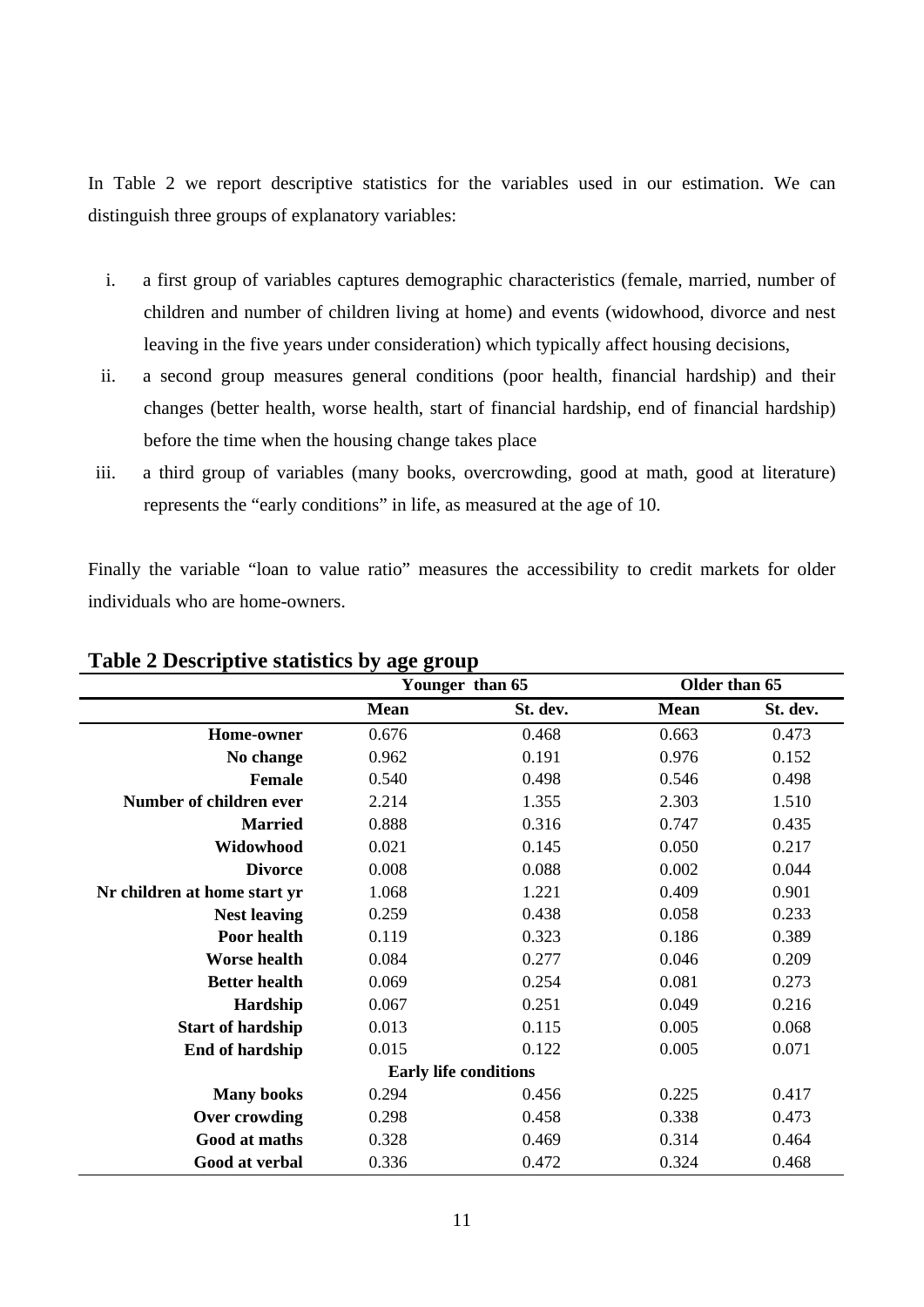Table 2 shows that two thirds of the individuals are home-owners, and the proportions are quite similar across the two age-bands. For most individuals no transition occurs over each the five-year period, but inaction is slightly more common among the 65+. The proportion of females is almost identical (around 54-55%), and the number of children respondents ever had is slightly larger for the 65+, but not by a wide margin (2.3 instead of 2.2). Marriage is much more common among the younger group – many more are single past age 65 because they lost their spouse some time in the past. The proportion of individuals who recently (past 5 years) lost their spouse ("Widowhood") is 2.1% in the younger group, 5% in the older one. A recent divorce is instead quite rare (less than 1%), particularly for the 65+. Important differences emerge when we look at the number of children living with the respondents – 1.068 for the younger group, 0.409 for the older one – and who left the parental home over the 5 years (0.259 versus 0.058). Poor health (self-reported) is much more common among the 65+, but health seems to improve more/worsen less for the 65+ than for the younger age group. Financial hardship affects roughly 5-6% of the sample, and is more common among the younger, and changes in financial hardship are mostly concentrated among the younger age group. Finally, early life conditions were better for the younger group, while relative school performance at age ten in mathematics and literature is quite stable.

In tables 3, 4 and 5 we report parameter estimates and standard errors of a simple model that explains transition probabilities. This model should be seen as a way to describe the data and highlight correlations that deserve further investigation – something that is done in the next section.

Table 3 presents estimates of a multinomial logit where the categories are "own to rent" (column 1), "own down" i.e. downsize (column 2) and "own up" (column 3), the reference group are individuals who report no change and remain owners of the same home. These estimates are carried out on the sample of individuals aged 50-64.

The results show that the demographic events are very important for changes in housing arrangements in the younger age group, particularly the events "widowhood" and "divorce" make it more likely to move into rented accommodation or to trade down (or even to trade up) while being married increases the probability of remaining owners of the initial home. Nest leaving by children increases the probability to remain in the initially-owned home, presumably because for the younger age group nest leaving (of one child) does not necessarily mean that all children have left.

Poor health makes a move more likely, perhaps because individuals need to find a home more suitable to their health condition. However, if health deteriorates, then moving becomes less likely because individuals might not be in the condition to undertake housing changes when ill. The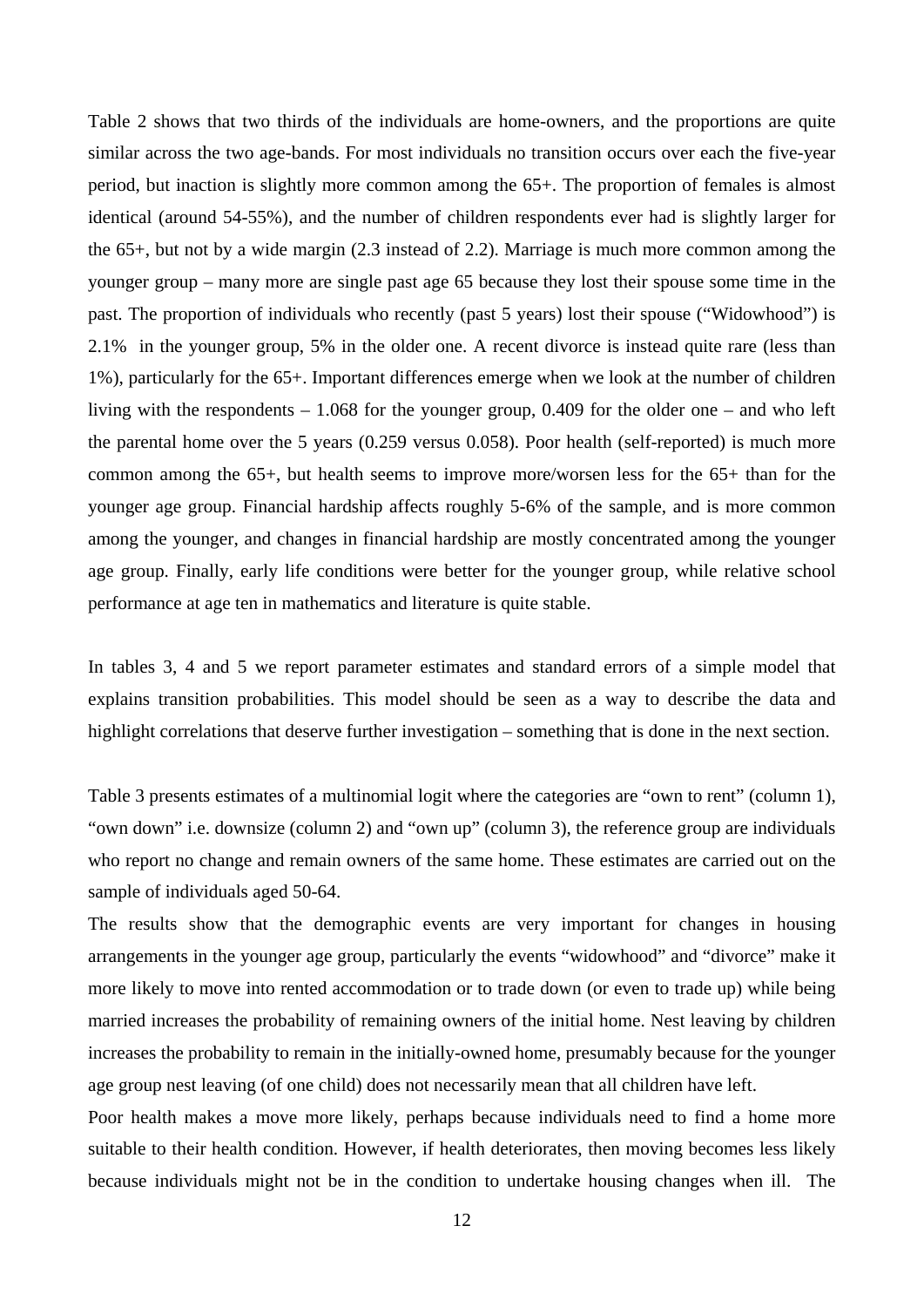"early life conditions" do not seem to play a major role in this specification and the "loan to value ratio" is marginally significant only for the "own up" category, though with a negative sign (suggesting that trading up is financed through own funds and is not related to credit markets conditions).

In Table 4 we present the same specification for the older age group. The "married" dummy has a significant negative sign for the "own to rent" category and widowhood is also very significant (with a positive sign). By and large the demographic variables detecting relevant demographic events are much less important for the older age group. Poor health (and a deterioration of health) makes it more likely to move in the older group, possibly to a nursing home (which is part of the "rented" accommodation category). Early conditions do not seem to be important determinants of moves at older ages; our estimates suggest that having many books at the age of ten reduces the probability of moving into rented accommodation.

Table 5 presents estimates based on a logit regression for the transition "rent to own" for individuals who are initially renting. Column 1 is for observations of individuals younger than 65 and column 2 for observations older than 65.

Demographic events such as divorce increase the probability of moving from "rent" to "own" for the younger group, being married also increases this probability while "nest leaving" has the opposite effect (remain in rented accommodation). Once again "poor health" has a positive effect on the probability of a move while some of the "early conditions" seem to have a positive effect, suggesting that individuals who enjoyed better conditions early in life are more likely to become owners before age 65. We cannot control for loss of parents in the regression, but we know that only 11% of moves from renting to owning in the younger age group are related to receiving the home as a gift or bequest.

The move from renting to owning among the  $65+$  is quite rare, and very hard to predict. The only significant variables are the gender of the respondent (females are less likely to purchase), health improvement and the loan to value ratio (with a negative sign, contrary to what one may expect, possibly capturing the effect of other macro variables).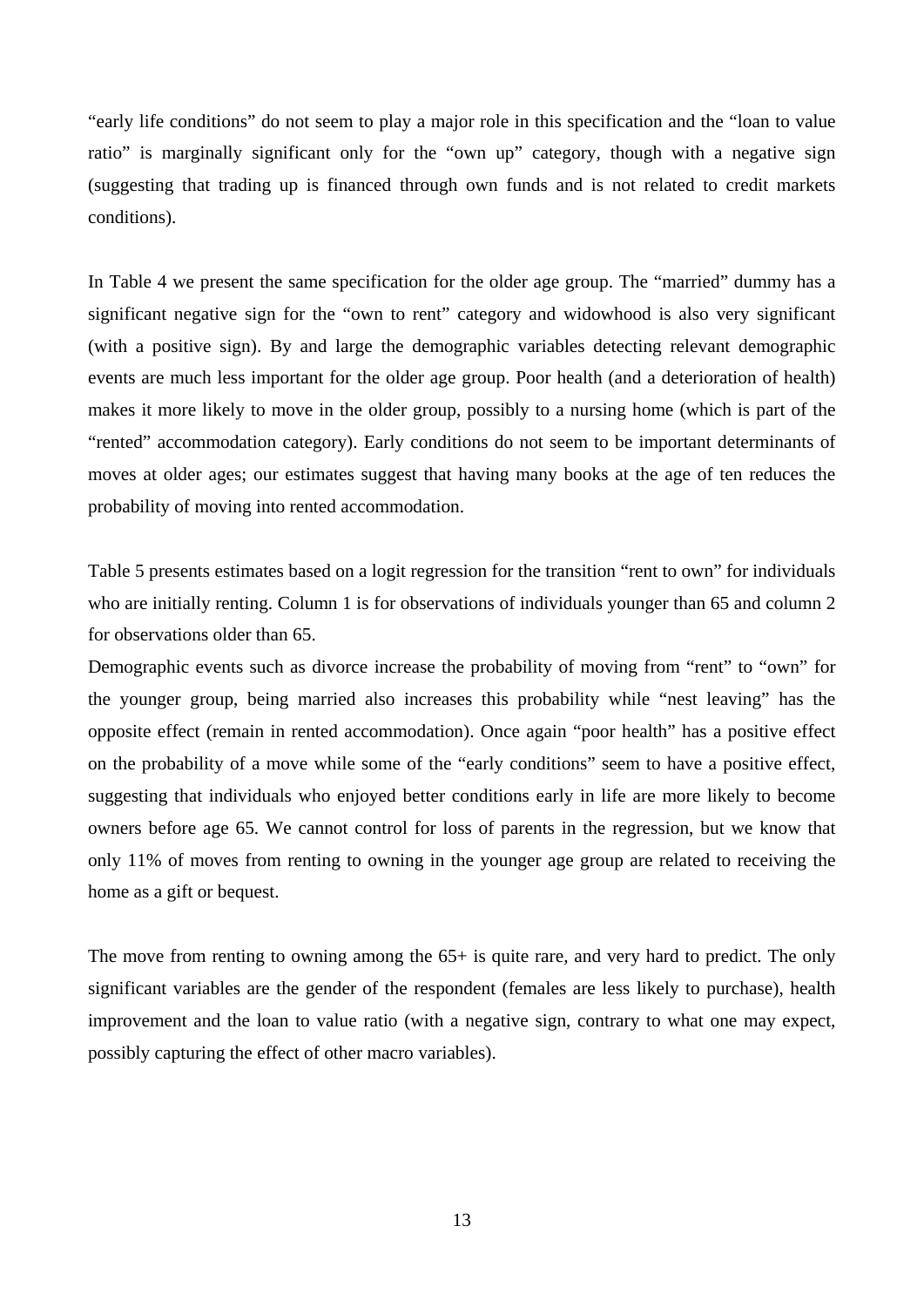## **Table 3 – Estimates of multinomial logit for home-owners aged less than 65**

|                                                                                  | (1)         | (2)         | (3)         |
|----------------------------------------------------------------------------------|-------------|-------------|-------------|
| <b>COEFFICIENT</b>                                                               | Own rent    | Own down    | Own up      |
| Female                                                                           | 0.107       | $-0.0218$   | $-0.290***$ |
|                                                                                  | (0.11)      | (0.097)     | (0.11)      |
| Number of children                                                               | $0.0909*$   | $0.210***$  | $-0.0603$   |
|                                                                                  | (0.051)     | (0.047)     | (0.055)     |
| Married                                                                          | $-0.714***$ | $-0.104$    | 0.218       |
|                                                                                  | (0.17)      | (0.18)      | (0.21)      |
| Widowhood                                                                        | $1.284***$  | $0.818***$  | $-0.641$    |
|                                                                                  | (0.25)      | (0.26)      | (0.58)      |
| Divorce                                                                          | $3.445***$  | $1.514***$  | $0.910**$   |
|                                                                                  | (0.19)      | (0.30)      | (0.42)      |
| Nr children in starting yr                                                       | 0.0459      | $-0.0716$   | $-0.0106$   |
|                                                                                  | (0.065)     | (0.060)     | (0.066)     |
| Nest leaving                                                                     | $-1.129***$ | $-0.798***$ | $-0.962***$ |
|                                                                                  | (0.17)      | (0.15)      | (0.17)      |
| Poor health                                                                      | $1.075***$  | $1.096***$  | $0.885***$  |
|                                                                                  | (0.18)      | (0.16)      | (0.19)      |
| Worse health                                                                     | $-1.824***$ | $-1.921***$ | $-2.277***$ |
|                                                                                  | (0.39)      | (0.38)      | (0.51)      |
| Better health                                                                    | $-3.437***$ | $-2.392***$ | $-1.872***$ |
|                                                                                  | (0.62)      | (0.36)      | (0.37)      |
| Hardship                                                                         | $0.522*$    | $0.639***$  | $-0.119$    |
|                                                                                  | (0.27)      | (0.24)      | (0.34)      |
| Hardship start                                                                   | 0.0813      | $-0.636$    | $-15.82***$ |
|                                                                                  | (0.48)      | (0.74)      | (0.13)      |
| Hardship end                                                                     | $-0.965$    | $-1.372**$  | $-1.402$    |
|                                                                                  | (0.63)      | (0.63)      | (1.06)      |
| Loan to value ratio                                                              | 0.00184     | $-0.00405$  | $-0.0113*$  |
|                                                                                  | (0.0076)    | (0.0062)    | (0.0065)    |
| Many books                                                                       | 0.0556      | $0.252**$   | 0.128       |
|                                                                                  | (0.12)      | (0.11)      | (0.12)      |
| Over crowd                                                                       | 0.208       | $-0.00863$  | 0.0439      |
|                                                                                  | (0.14)      | (0.14)      | (0.15)      |
| Good maths                                                                       | 0.135       | 0.0774      | 0.138       |
|                                                                                  | (0.12)      | (0.11)      | (0.12)      |
| Good verbal                                                                      | $-0.0523$   | 0.0793      | 0.0901      |
|                                                                                  | (0.12)      | (0.11)      | (0.12)      |
| Constant                                                                         | $-3.124***$ | $-3.087***$ | $-2.158***$ |
|                                                                                  | (0.73)      | (0.61)      | (0.65)      |
| <b>Observations</b>                                                              | 36155       | 36155       | 36155       |
| All specifications include a full set of country, age bracket and decade dummies |             |             |             |

Reference group: no change - Robust standard errors in parentheses \*\*\* p<0.01, \*\* p<0.05, \* p<0.1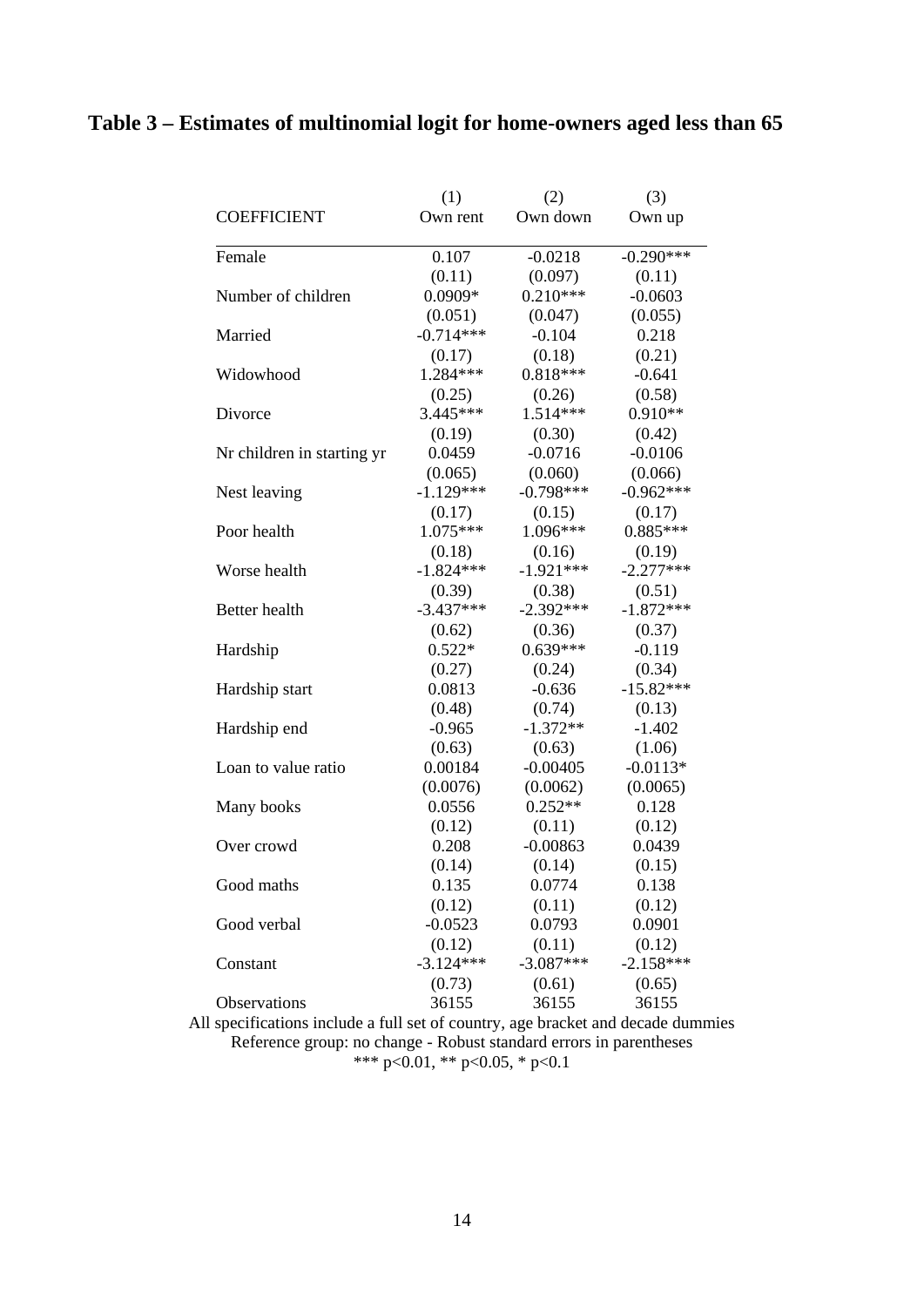|                                                                                  | (1)         | (2)         | (3)         |
|----------------------------------------------------------------------------------|-------------|-------------|-------------|
| <b>COEFFICIENT</b>                                                               | Own rent    | Own down    | Own up      |
| Female                                                                           | 0.151       | 0.165       | $-0.0228$   |
|                                                                                  | (0.14)      | (0.18)      | (0.24)      |
| Number of children                                                               | $-0.0315$   | $0.159**$   | $-0.182*$   |
|                                                                                  | (0.055)     | (0.077)     | (0.098)     |
| Married                                                                          | $-0.504***$ | $-0.259$    | 0.409       |
|                                                                                  | (0.16)      | (0.21)      | (0.33)      |
| Widowhood                                                                        | $0.907***$  | 0.274       | 0.169       |
|                                                                                  | (0.22)      | (0.38)      | (0.48)      |
| Divorce                                                                          | 2.708***    | 1.538       | $-23.90$    |
|                                                                                  | (0.55)      | (1.07)      | (379120)    |
| Nr children in starting yr                                                       | $0.189**$   | $-0.0883$   | $0.342**$   |
|                                                                                  | (0.095)     | (0.16)      | (0.15)      |
| Nest leaving                                                                     | $-0.231$    | $-0.657$    | $-1.056$    |
|                                                                                  | (0.38)      | (0.75)      | (0.74)      |
| Poor health                                                                      | $0.841***$  | $0.846***$  | 0.414       |
|                                                                                  | (0.18)      | (0.25)      | (0.38)      |
| Worse health                                                                     | $-0.339$    | $-16.82$    | $-0.601$    |
|                                                                                  | (0.39)      | (2152)      | (0.72)      |
| Better health                                                                    | $-2.653***$ | $-1.765***$ | $-1.548*$   |
|                                                                                  | (0.61)      | (0.56)      | (0.80)      |
| Hardship                                                                         | 0.0493      | $-16.11$    | 0.146       |
|                                                                                  | (0.40)      | (2317)      | (0.74)      |
| Hardship start                                                                   | 1.206*      | $-16.75$    | $-16.80$    |
|                                                                                  | (0.65)      | (7107)      | (10840)     |
| Hardship end                                                                     | $-16.86$    | $-0.525$    | $-17.30$    |
|                                                                                  | (5281)      | (7490)      | (9575)      |
| Loan to value ratio                                                              | $-0.00684$  | $0.0219*$   | 0.00582     |
|                                                                                  | (0.0082)    | (0.013)     | (0.014)     |
| Many books                                                                       | $-0.456***$ | $-0.131$    | 0.151       |
|                                                                                  | (0.16)      | (0.19)      | (0.27)      |
| Over crowd                                                                       | 0.220       | $-0.00577$  | 0.0478      |
|                                                                                  | (0.15)      | (0.22)      | (0.29)      |
| Good maths                                                                       | $-0.138$    | 0.0545      | $-0.0537$   |
|                                                                                  | (0.15)      | (0.19)      | (0.27)      |
| Good verbal                                                                      | $-0.0667$   | 0.0519      | 0.399       |
|                                                                                  | (0.15)      | (0.19)      | (0.27)      |
| Constant                                                                         | $-1.475*$   | $-5.885***$ | $-5.435***$ |
|                                                                                  | (0.87)      | (1.32)      | (1.58)      |
| Observations                                                                     | 16708       | 16708       | 16708       |
| All specifications include a full set of country, age bracket and decade dummies |             |             |             |

## **Table 4 – Estimates of multinomial logit for home-owners aged 65 and over**

\*\*\* p<0.01, \*\* p<0.05, \* p<0.1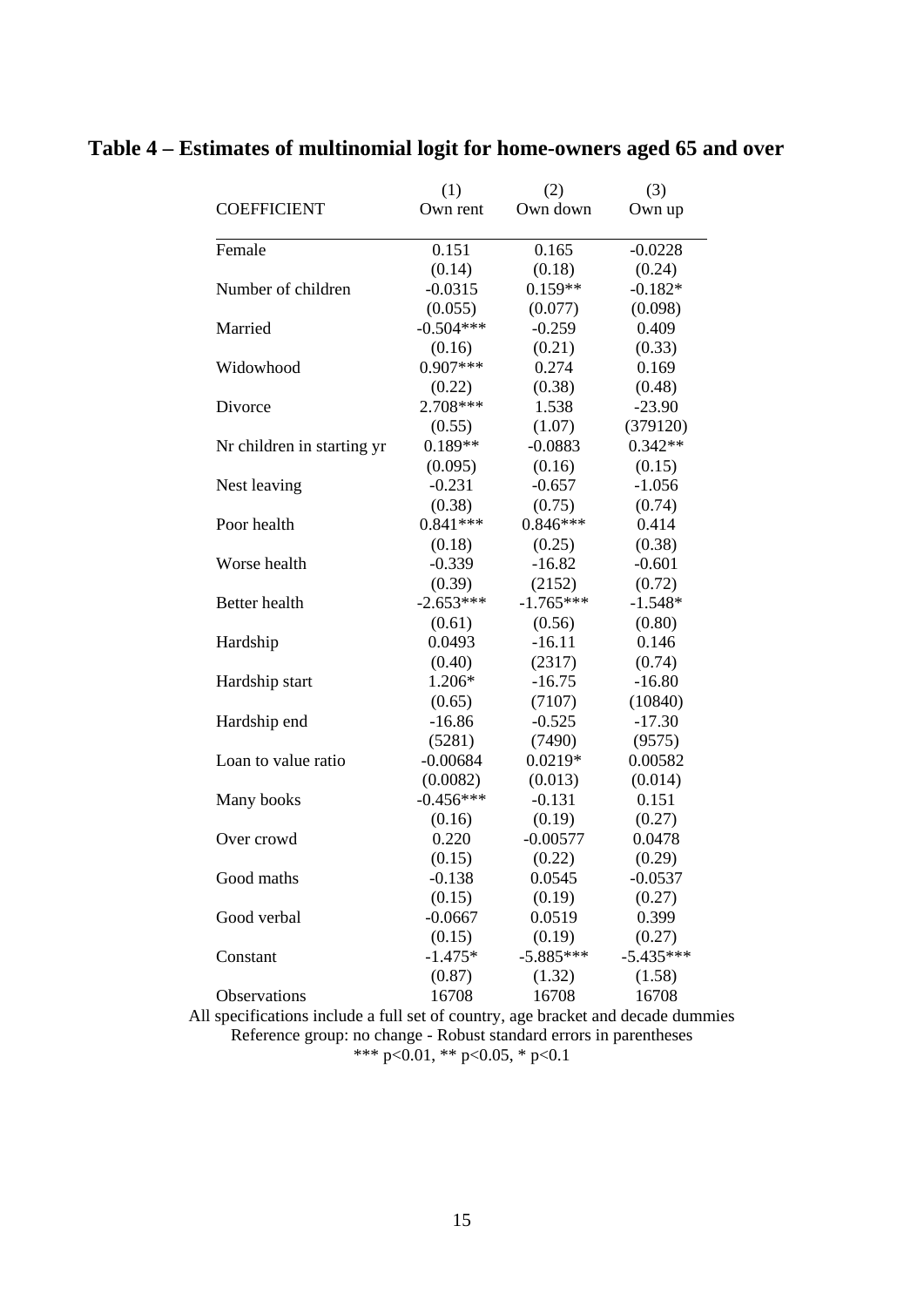|                            | (1)         | (2)         |
|----------------------------|-------------|-------------|
| <b>COEFFICIENT</b>         | rent_own    | rent_own    |
| Female                     | $-0.145*$   | $-0.683***$ |
|                            | (0.076)     | (0.20)      |
| Number of children         | 0.00630     | 0.0636      |
|                            | (0.035)     | (0.080)     |
| Married                    | $0.575***$  | 0.342       |
|                            | (0.12)      | (0.26)      |
| Widowhood                  | 0.279       | 0.494       |
|                            | (0.23)      | (0.39)      |
| Divorce                    | 1.203***    | 0.996       |
|                            | (0.26)      | (1.08)      |
| Nr children in starting yr | 0.0293      | 0.00407     |
|                            | (0.044)     | (0.13)      |
| Nest leaving               | $-0.648***$ | $-0.0908$   |
|                            | (0.11)      | (0.38)      |
| Poor health                | $0.923***$  | $-0.130$    |
|                            | (0.14)      | (0.39)      |
| Worse health               | $-1.601***$ | $-0.855$    |
|                            | (0.25)      | (0.60)      |
| Better health              | $-3.477***$ | $-2.442**$  |
|                            | (0.47)      | (1.07)      |
| Hardship                   | $-0.167$    | $-0.758$    |
|                            | (0.18)      | (0.60)      |
| Hardship start             | $-0.447$    | $-14.02$    |
|                            | (0.36)      | (1071)      |
| Hardship end               | $-1.735**$  | $-13.18$    |
|                            | (0.73)      | (1251)      |
| Loan to value ratio        | 0.00244     | $-0.0261**$ |
|                            | (0.0053)    | (0.012)     |
| Many books                 | $0.342***$  | 0.0528      |
|                            | (0.087)     | (0.26)      |
| Over crowd                 | $-0.0396$   | 0.198       |
|                            | (0.091)     | (0.21)      |
| Good maths                 | $0.222***$  | $-0.239$    |
|                            | (0.084)     | (0.24)      |
| Good verbal                | $0.217**$   | 0.310       |
|                            | (0.086)     | (0.24)      |
| Constant                   | $-3.106***$ | $-2.184$    |
|                            | (0.52)      | (1.38)      |
| Observations               | 17296       | 8507        |

### **Table 5 – Estimates of logit for renters (by age group)**

All specifications include a full set of country, age bracket and decade dummies Reference group: no change - Robust standard errors in parentheses \*\*\* p<0.01, \*\* p<0.05, \* p<0.1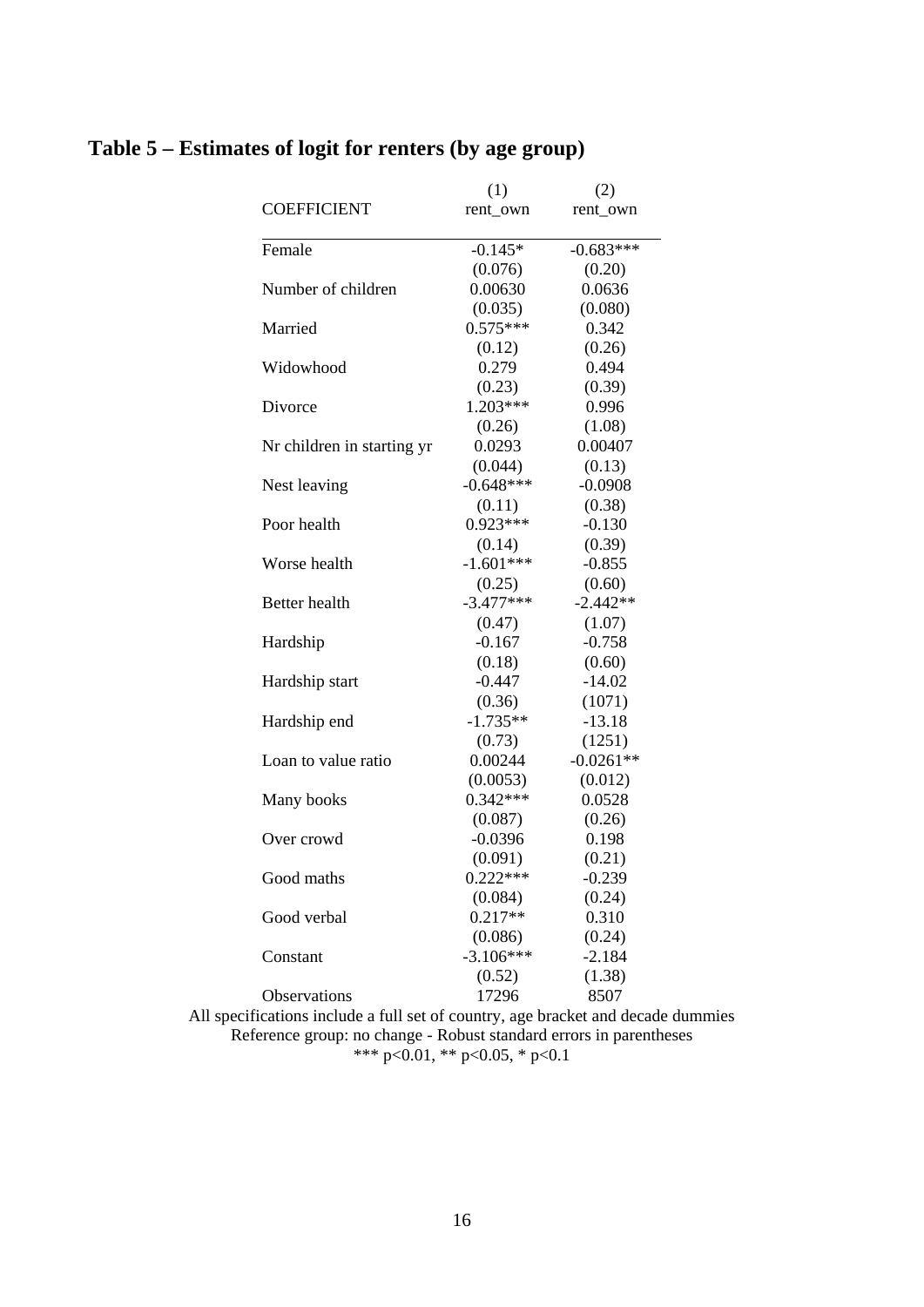#### **3. Why don't elderly Europeans draw down home equity?**

We saw in section 2 that there is some downsizing past age 65, but that this is relatively rare. Table 1 reveals that there are 300 transitions from home-ownership to rented accommodation, and 172 moves from a more expensive to a less expensive home. Given that we observe a total of 28509 potential transitions (most of which characterized by no change), the incidence of downsizing is a mere 1.65% over each 5-year period. Estimation results in Table 4 suggest that poor health and the loss of a spouse make people more likely to move from owning to renting, whilst being married and having many books as a child make people less likely to take this option.

If we want to understand why so few downsize, and in response to what changes people choose to downsize, we need a formal theoretical model. Most of the literature on demand for housing simply assumes the presence of a bequest motive to explain why the elderly do not downsize, but this is far from convincing, given that liquid wealth can as easily be bequeathed. For instance, Attanasio et al. (2011) leave housing tenure choice past age 60 unexplained, for lack of a plausible economic rationale of the wide-spread home-ownership in old age.

In a path-breaking paper, Nakajima and Terlukova (2011) have addressed the issue of home equity release late in life in a full-blown life-cycle model under uncertainty. In their model, that captures the salient features of the US welfare system and stylized facts from US micro data documented in Venti and Wise (2004), retired households face health risks, medical expenses risks and longevity risks (as in De Nardi, French and Jones, 2010), affecting both spouses. Their incomes are stable in real terms (except when either spouse dies) and house price inflation is known in advance by consumers. A distinctive feature of their model is the separation between housing wealth and financial wealth. Financial wealth can be held by all, housing wealth only by home-owners (other real estate and own business are ignored). Home-owners can sell and become renters, but pay a large transaction cost when they do – renters cannot become home-owners, but can change their consumption of housing services at no cost.

Crucial to their analysis are three assumptions they make:

1) home-owners enjoy housing services more than renters (there is a "pride of ownership" term in the utility function) – this is meant to capture the insurance properties of homeownership, tax-advantages granted to home-owners, the fundamental rental externality discussed by Henderson and Ionnades (1983), as well as the extra freedom owners have of adapting their homes to their changing needs;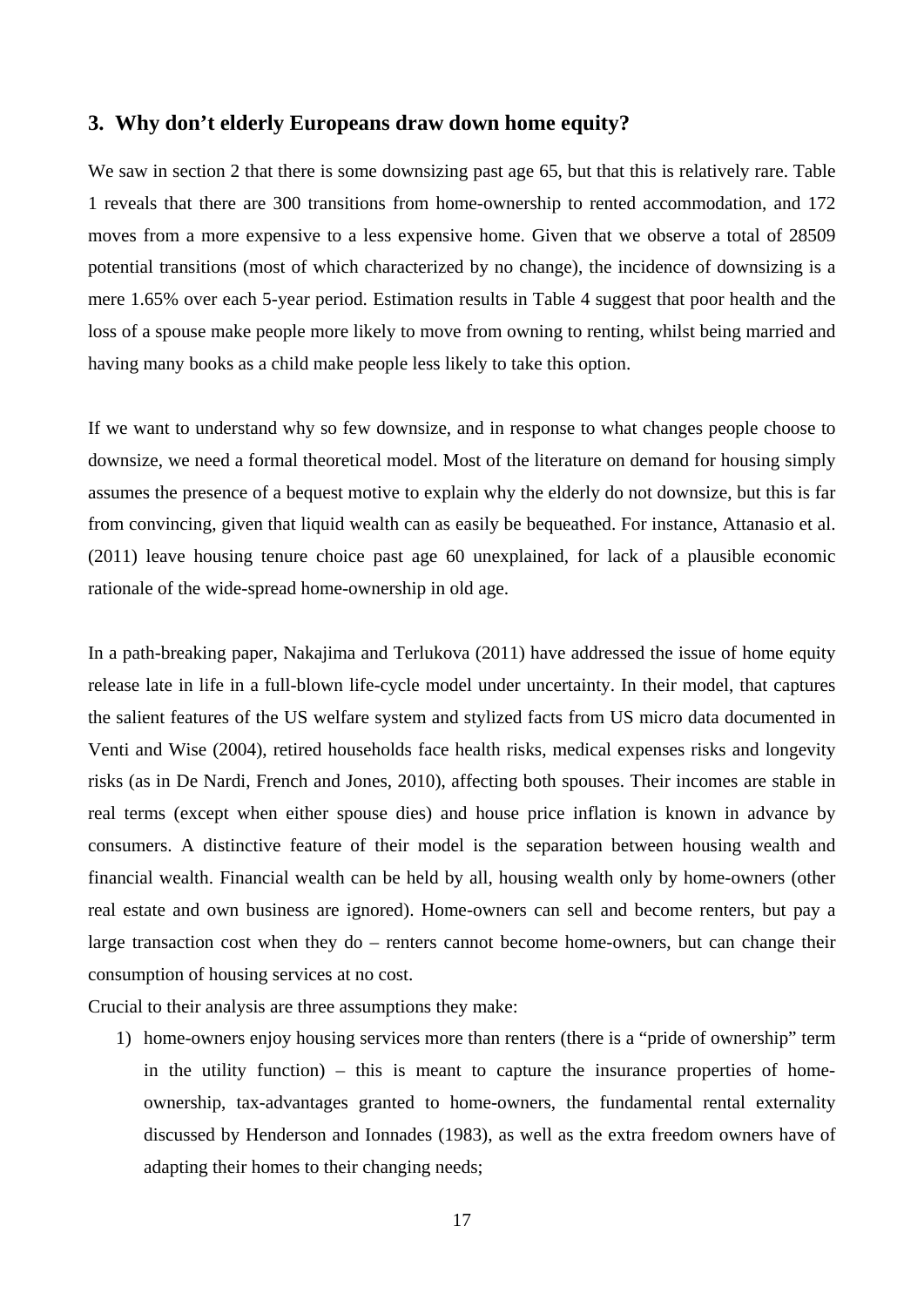- 2) renters cannot borrow, home-owners can, but are subject to collateral constraints that change with age;
- 3) both home-owners and renters have a bequest motive.

They estimate a number of preference parameters (including risk aversion, pride of ownership, and the strength of the bequest motive) as well as the size of collateral constraints. Their estimates imply that borrowing becomes less and less easy for home-owners as they age, in line with observed debt behaviour of the different cohorts considered in their study.

In their analysis downsizing is typically triggered by a major life event like the loss of one's spouse or deteriorating health (that brings about the need for extra medical expenses), particularly in old age, when home equity release becomes more difficult. Selling one's home is also necessary to qualify for means-tested medical insurance – a feature that is meant to represent the way Medicaid works in most states of the US.

Their results point to the key role played by the bequest motive. A standard life-cycle model with longevity risk can explain 30-40% of the observed median net worth of the post-retirement cohorts they consider in their application. With a bequest motive this fraction increases with age, rising to at least 65% of median net worth for the youngest cohort and at most 90% for the oldest. Health and medical expenditure risks play some role for younger old, but not an important one for the other cohorts (at least at the median). Collateral constraints are also important and explain more of median net worth holdings than pride of ownership.

The results from structural estimation cited above are entirely based on US evidence. The question arises as to what extent these are driven by particular institutional details, such as means-tested free access to medical care in old age, or access to equity release schemes for elderly home-owners. In this section we therefore provide prima-facie evidence for European countries on what affects the probability of selling their home for elderly consumers by taking into consideration some economic variables that the theoretical model suggest are likely to play a role.

In particular, we investigate the role of the following factors in triggering a transition from owning to renting (broadly defined to include all sort of housing arrangements other than ownership):

1) For individuals in poor health – whose medical or personal care expenses are projected to increase over the years – moving into rented accommodation releases wealth;

2) For individuals who lost their spouse, pension income may fall, plus the desired balance between non-durable consumption and housing services is affected, making them more likely to downsize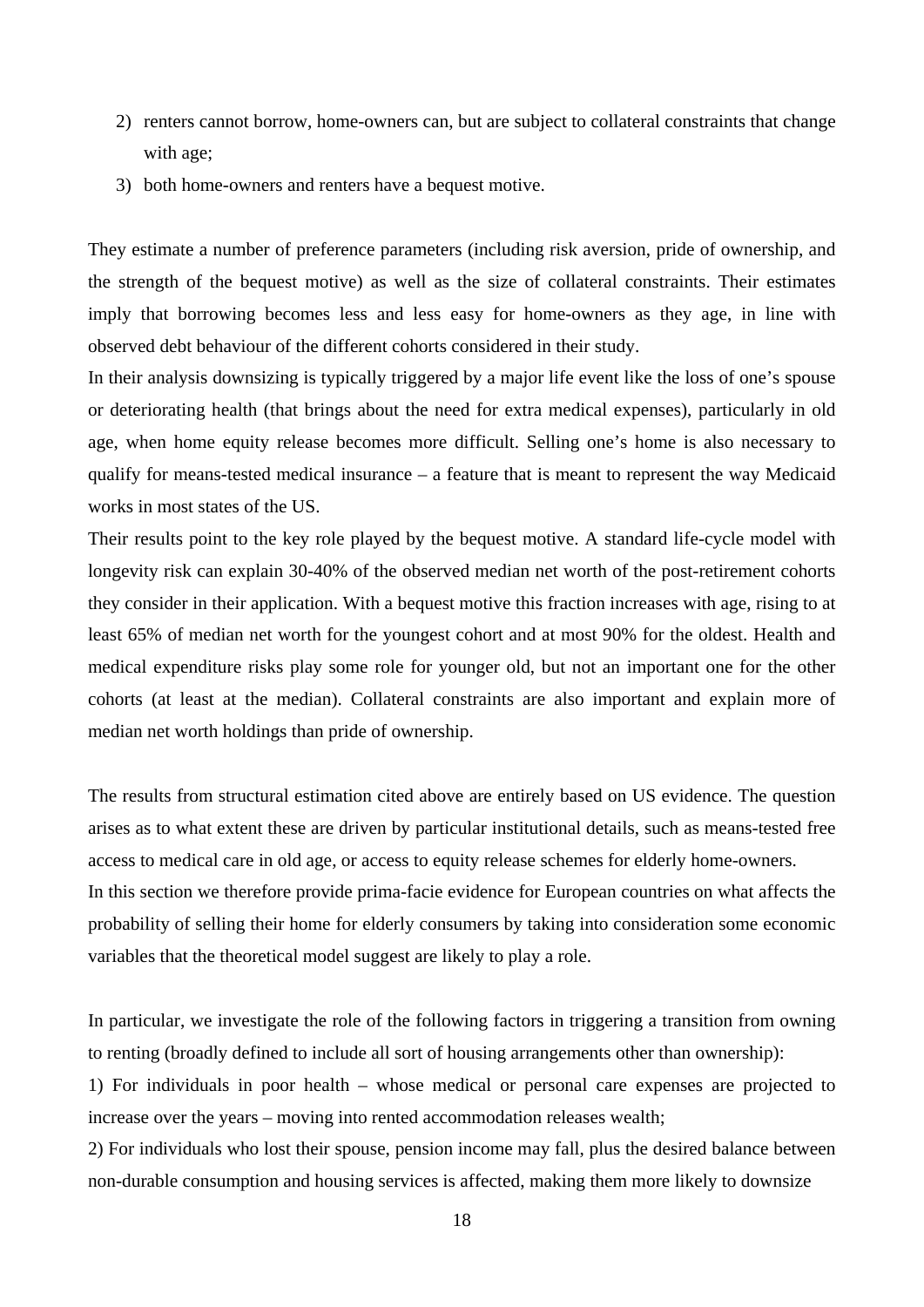3) Home-owners whose life-expectancy has been reduced (because of a health shock, say) will also be induced to move from owning to renting;

4) Individuals high on housing wealth and low on financial wealth (house-rich cash-poor, according to the definition of Mitchell and Piggot, 2003, and Venti and Wise, 2004) are more likely to move into rented accommodation, particularly as they grow old.

Finally**,** individuals who enjoy a higher life-time wealth are more likely to have financial wealth as well as housing wealth, and are therefore less likely to be induced to trade down by financial considerations.

In Table 6 we explore the role played by the illiquid nature of housing wealth in prompting a move from owning to rented accommodation after age 65. We focus on those owners who either made no move or moved into rented accommodation during the five-year interval– we therefore drop from our sample those who rented at the beginning of the period, and those who engaged in an own-own transition during the period.

For each individual we compute the ratio of housing wealth to current income at the beginning of the period. Our theoretical model suggests that a high ratio should induce a move into rented accommodation, if financial forms of housing equity withdrawal are not available.

The numerator of this ratio, the value of housing wealth at the beginning of the period, is either known, for those who sold during the period, or can be imputed, by inflating or deflating the 2006 self assessed house values as reported in a previous wave of SHARE. Inflation/deflation was implemented by using country-specific house price indices.

The denominator of this ratio is given either by current pension income, or by the pension income that was earned at the beginning of the period. Given that pension incomes are typically stable in real terms, except in case of the loss of a spouse, when income typically decreases by 40%, we can construct a measure for all individuals.

The resulting house-income ratio has a median of 5.25, a  $25<sup>th</sup>$  percentile of 2.10 and a  $75<sup>th</sup>$  percentile of 9.92.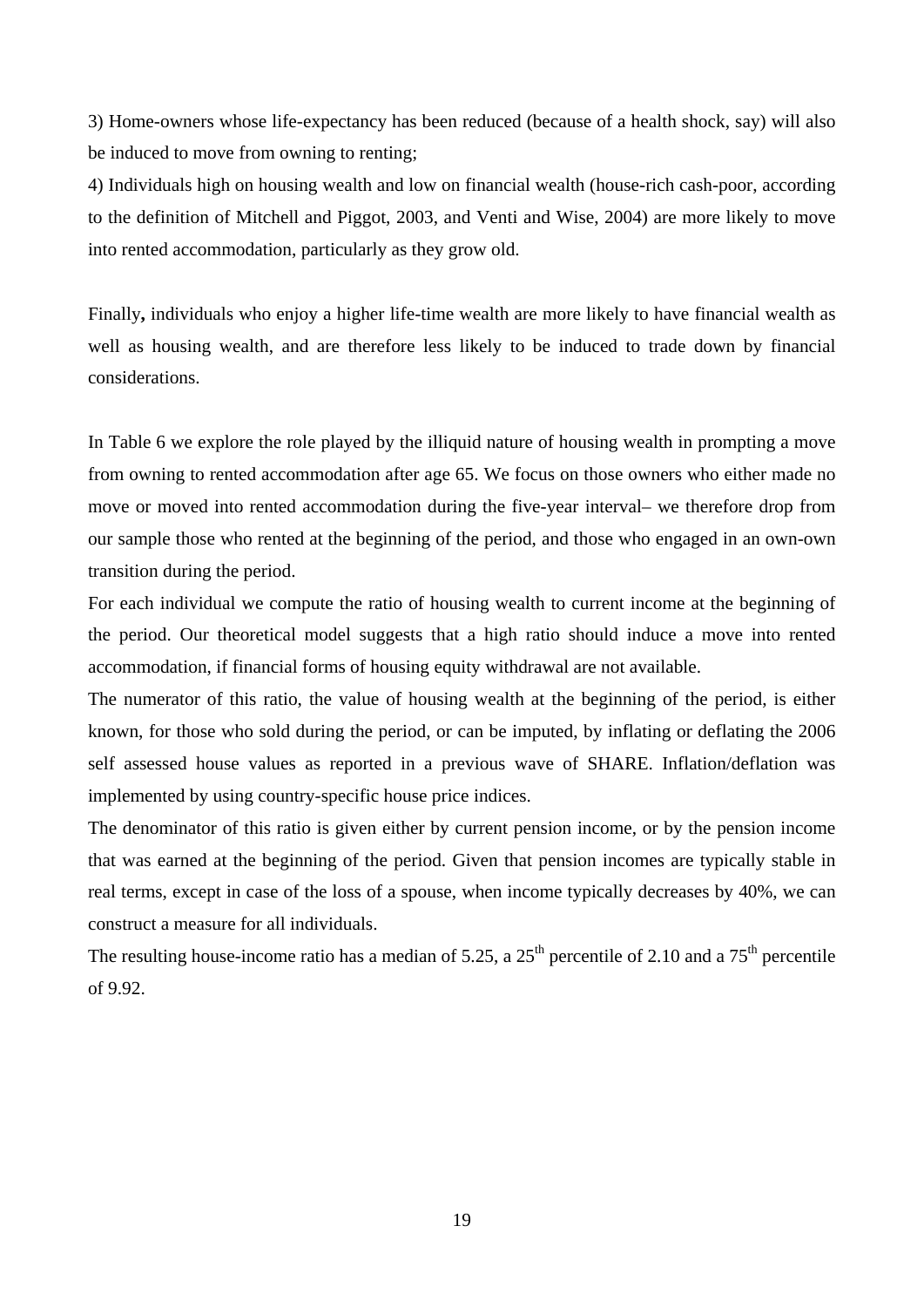|                                                                                  | (1)         | (2)          |
|----------------------------------------------------------------------------------|-------------|--------------|
| <b>VARIABLES</b>                                                                 | Own - rent  | $Own - rent$ |
| Female                                                                           | 0.202       | 0.211        |
|                                                                                  | (0.146)     | (0.145)      |
| Number of children                                                               | 0.0260      | 0.0228       |
|                                                                                  | (0.0582)    | (0.0579)     |
| Married                                                                          | $-0.571***$ | $-0.578***$  |
|                                                                                  | (0.165)     | (0.164)      |
| Widowhood                                                                        | $0.843***$  | $0.865***$   |
|                                                                                  | (0.250)     | (0.246)      |
| Nr of children in starting yr                                                    | 0.0879      | 0.0960       |
|                                                                                  | (0.106)     | (0.105)      |
| Nest leaving                                                                     | $-0.287$    | $-0.306$     |
|                                                                                  | (0.463)     | (0.463)      |
| Poor health                                                                      | $0.927***$  | $0.945***$   |
|                                                                                  | (0.204)     | (0.202)      |
| Worse health                                                                     | $-0.0752$   | $-0.0686$    |
|                                                                                  | (0.396)     | (0.395)      |
| Better health                                                                    | $-2.559***$ | $-2.580***$  |
|                                                                                  | (0.631)     | (0.631)      |
| Hardship                                                                         | 0.291       |              |
|                                                                                  | (0.460)     |              |
| Hardship start                                                                   | $1.210*$    |              |
|                                                                                  | (0.735)     |              |
| Loan to value ratio                                                              | $-0.00149$  | $-0.00186$   |
|                                                                                  | (0.00965)   | (0.00963)    |
| Many books                                                                       | $-0.455***$ | $-0.460***$  |
|                                                                                  | (0.161)     | (0.161)      |
| Over crowding                                                                    | 0.182       | 0.188        |
|                                                                                  | (0.160)     | (0.159)      |
| Good maths                                                                       | $-0.0837$   | $-0.0825$    |
|                                                                                  | (0.155)     | (0.154)      |
| Good verbal                                                                      | $-0.0712$   | $-0.0837$    |
|                                                                                  | (0.155)     | (0.154)      |
| House-income ratio/10000                                                         | $0.282*$    | $0.282*$     |
|                                                                                  | (0.170)     | (0.171)      |
| Constant                                                                         | $-1.845*$   | $-1.789*$    |
|                                                                                  | (0.957)     | (0.955)      |
| Observations                                                                     | 12,440      | 12,496       |
| All specifications include a full set of country, age bracket and decade dummies |             |              |

**Table 6 – Probability of moving into rented accommodation for the 65+ as a function of the house value to income ratio** 

Reference group: no change - Robust standard errors in parentheses \*\*\* p<0.01, \*\* p<0.05, \* p<0.1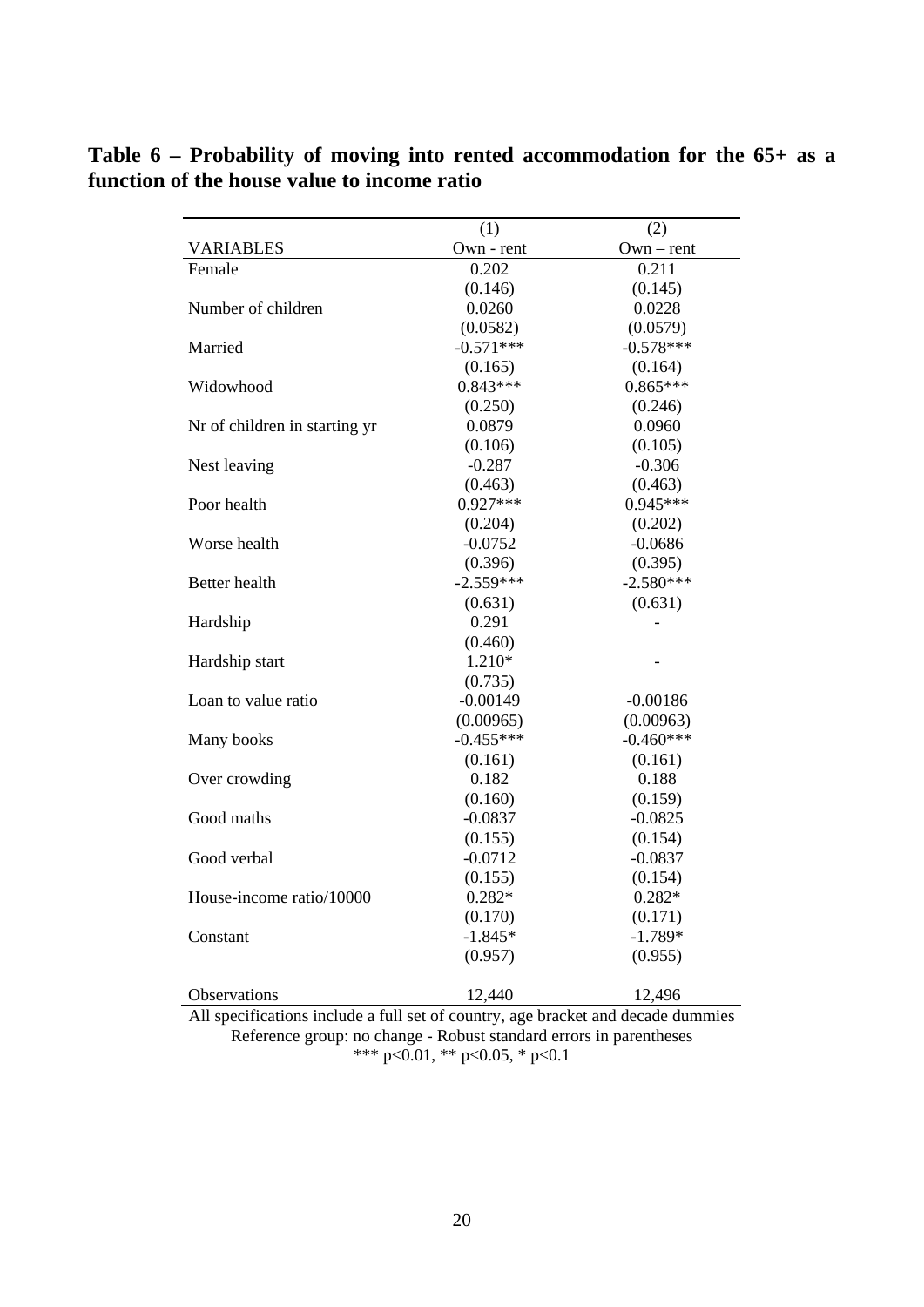|                           | (1)         | (2)         | (3)         | (4)         |
|---------------------------|-------------|-------------|-------------|-------------|
| Female                    | 0.195       | 0.214       | 0.195       | 0.214       |
|                           | (0.15)      | (0.15)      | (0.15)      | (0.15)      |
| Number of children        | 0.0269      | 0.0239      | 0.0269      | 0.0241      |
|                           | (0.059)     | (0.058)     | (0.058)     | (0.058)     |
| Married                   | $-0.611***$ | $-0.589***$ | $-0.611***$ | $-0.590***$ |
|                           | (0.17)      | (0.17)      | (0.17)      | (0.17)      |
| Widowhood                 | $0.880***$  | $0.867***$  | $0.880***$  | $0.868***$  |
|                           | (0.25)      | (0.25)      | (0.25)      | (0.25)      |
| Divorce                   | $2.671***$  |             | $2.671***$  |             |
|                           | (0.60)      |             | (0.60)      |             |
| Nr children in start year | 0.0883      | 0.0950      | 0.0883      | 0.0949      |
|                           | (0.11)      | (0.11)      | (0.11)      | (0.11)      |
| Nest leaving              | $-0.259$    | $-0.301$    | $-0.259$    | $-0.301$    |
|                           | (0.47)      | (0.47)      | (0.47)      | (0.47)      |
| Poor health               | $0.921***$  | $0.941***$  | $0.921***$  | $0.941***$  |
|                           | (0.21)      | (0.20)      | (0.21)      | (0.20)      |
| Worse health              | $-0.145$    | $-0.0951$   | $-0.145$    | $-0.0945$   |
|                           | (0.40)      | (0.40)      | (0.40)      | (0.40)      |
| Better health             | $-2.554***$ | $-2.586***$ | $-2.554***$ | $-2.586***$ |
|                           | (0.63)      | (0.63)      | (0.63)      | (0.63)      |
| Hardship                  | 0.248       |             | 0.248       |             |
|                           | (0.47)      |             | (0.47)      |             |
| Hardship start            | 1.148       |             | 1.148       |             |
|                           | (0.73)      |             | (0.73)      |             |
| Loan to value ratio       | 0.00325     | 0.00243     | 0.00325     | 0.00238     |
|                           | (0.0096)    | (0.0095)    | (0.0096)    | (0.0096)    |
| Many books                | $-0.482***$ | $-0.474***$ | $-0.482***$ | $-0.474***$ |
|                           | (0.16)      | (0.16)      | (0.16)      | (0.16)      |
| Over crowd                | 0.150       | 0.176       | 0.150       | 0.177       |
|                           | (0.16)      | (0.16)      | (0.16)      | (0.16)      |
| Good maths                | $-0.0894$   | $-0.0757$   | $-0.0894$   | $-0.0759$   |
|                           | (0.16)      | (0.16)      | (0.16)      | (0.16)      |
| Good verbal               | $-0.0662$   | $-0.0793$   | $-0.0663$   | $-0.0800$   |
|                           | (0.16)      | (0.16)      | (0.16)      | (0.16)      |
| Low income                | 0.00178     | 0.0211      |             |             |
|                           | (0.31)      | (0.31)      |             |             |
| House-rich cash-poor      | $-1.170***$ | $-1.145***$ | $-1.170***$ | $-1.148***$ |
|                           | (0.38)      | (0.37)      | (0.38)      | (0.37)      |
| House rich-cash poor x    | $0.925*$    | 0.878*      | $0.926**$   | $0.896**$   |
| Low income                | (0.53)      | (0.52)      | (0.47)      | (0.46)      |
| Constant                  | $-2.298**$  | $-2.215**$  | $-2.298**$  | $-2.209**$  |
|                           | (0.95)      | (0.95)      | (0.96)      | (0.95)      |
| Observations              | 12,440      | 12,496      | 12,440      | 12,496      |

### **Table 7 – Probability of moving into rented accommodation for the 65+ as a function of house-rich cash-poor indicators**

All specifications include a full set of country, age bracket and decade dummies Reference group: no change - Robust standard errors in parentheses

\*\*\* p<0.01, \*\* p<0.05, \* p<0.1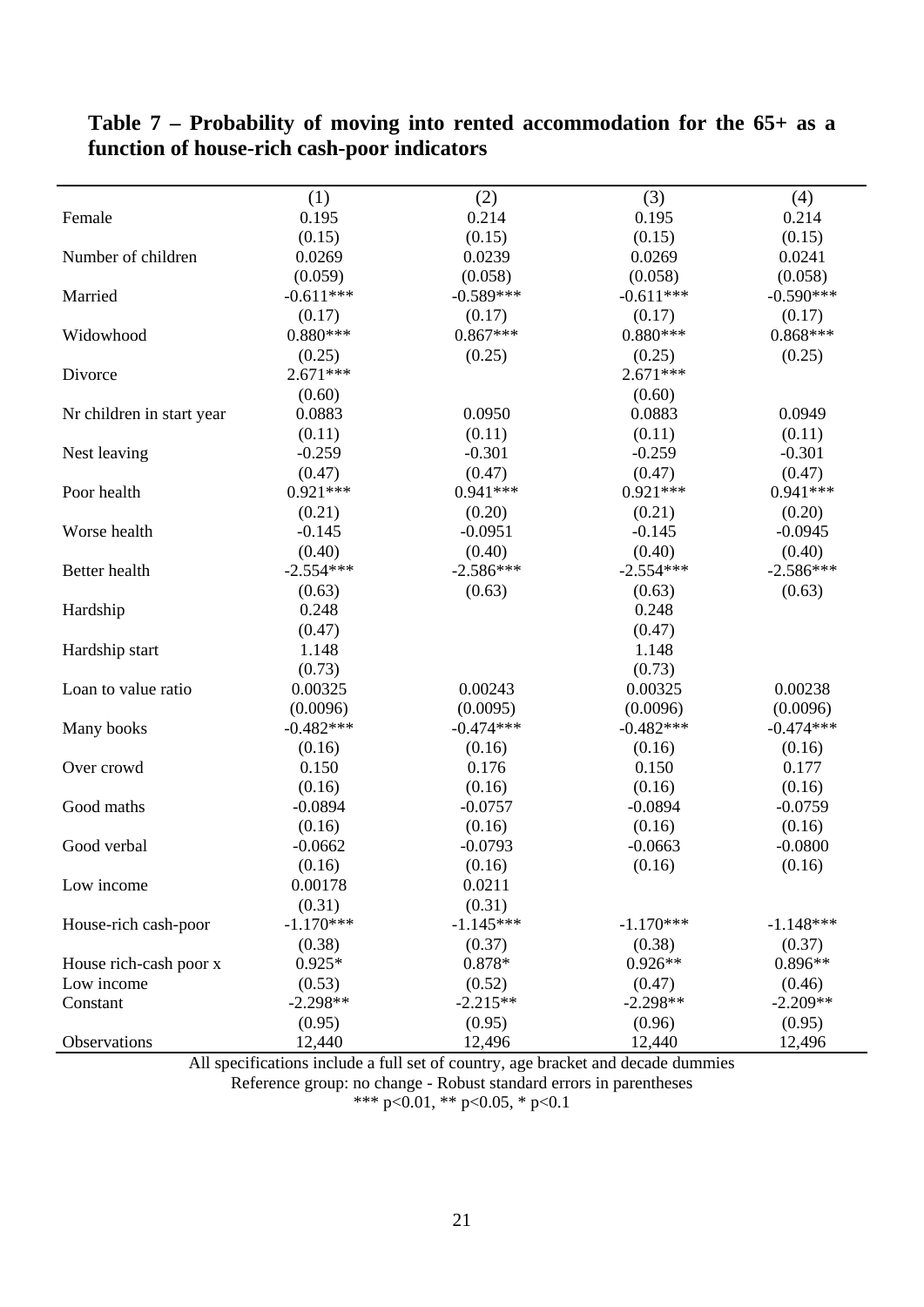Table 6 shows that this variable has a marginally significant positive effect on the probability of moving into rented accommodation, after controlling for the same set of explanatory variables of Table 5. The effect is unchanged if we drop the financial hardship variables from the specification, as shown in column (2).

Table 7 reports parameter estimates of a specification that includes instead a low income indicator (lowest quartile), a "house-rich cash-poor" indicator, that takes value 1 if the ratio is in the top quartile, and their interaction. We see that the low income indicator is not significant, the house-rich cash-poor indicator has a negative effect, but its interaction with low-income has a significantly positive effect.

The negative effect of the "house-rich cash-poor" dummy is apparently counterintuitive. It can be explained if we consider that for most individuals a high home value is associated with high financial wealth (that we do not observe)

The positive effect of the interaction between the house-rich cash-poor dummy and the low income dummy is in line with the notion that the cash value of the home is tapped in by low income households by moving into rented accommodation. For low income people, their home can be a way to finance their consumption in old age.

A question that comes to mind is how individuals who are house-rich and cash-poor and have low income make ends meet. A possibility is that they receive help from their children. Based on data on financial transfers reported in the second wave of SHARE, this is not a common occurrence. Among home-owners aged 65 or over only 3.67% report having received financial help worth 250 Euros or more over the previous 12 months. This fraction is slightly higher among low-income individuals who are house-rich and cash-poor (4.32%), but too low to suggest that informal insurance across generations is a wide-spread phenomenon that can explain why low income homeowners do not trade down or cash in on their home in older ages.

22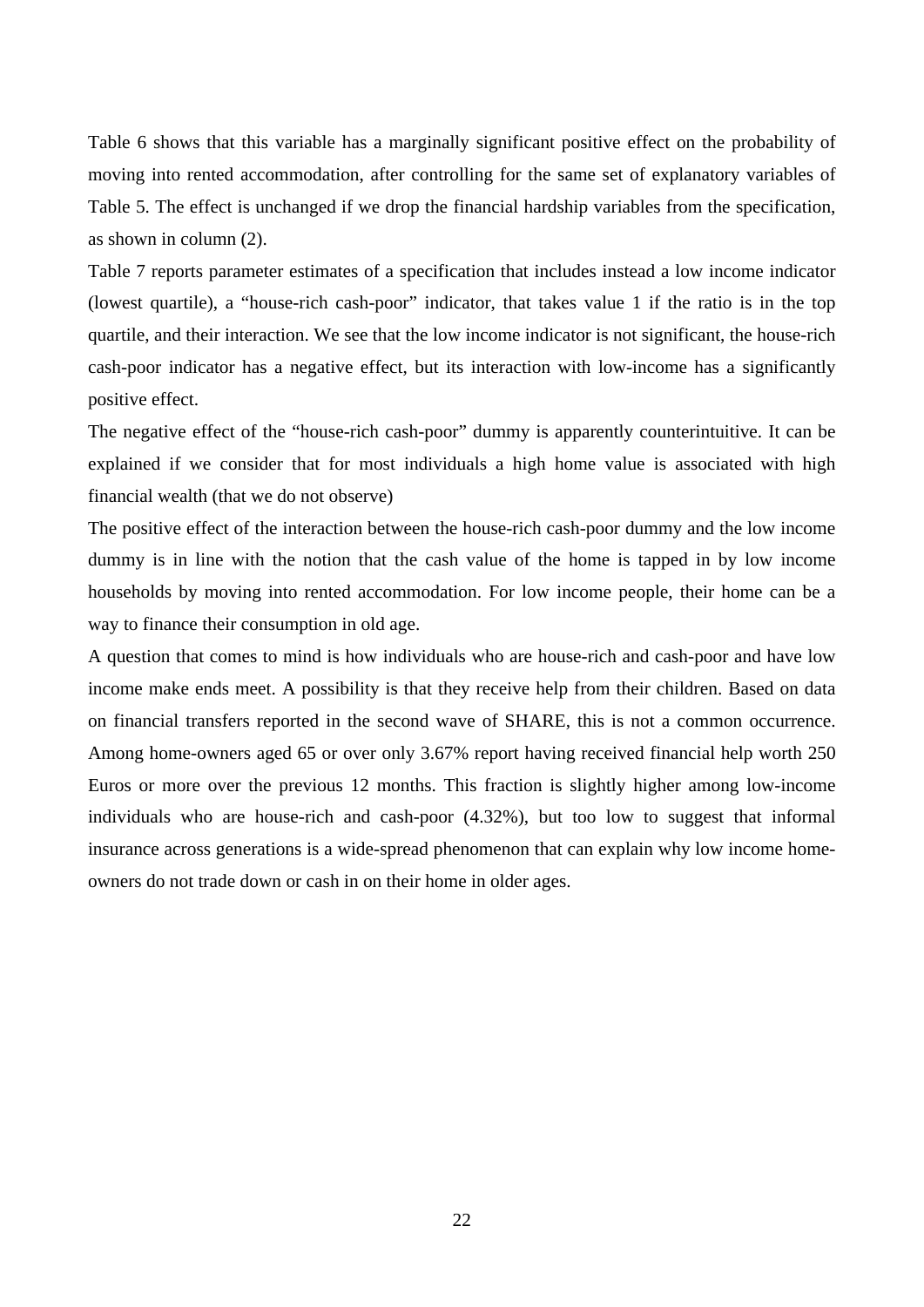### **4. Conclusions**

This paper has addressed two related topics: residential mobility among mature households in Europe, and home-ownership patterns in old age.

We have exploited a unique data set, the life history wave of SHARE, to identify the key patterns in residential mobility of European 50+ individuals. The retrospective data show some marked differences in mobility across countries and age. Residential mobility is higher in Nordic countries, and particularly low in Mediterranean countries. Transitions from rented accommodation to homeownership are relatively common until retirement age, whilst moves from owing to renting and from more expensive to less expensive homes are rare, but become relatively more important past retirement age.

Our econometric analysis reveals that moves from home-ownership to rented accommodation before age 65 are largely driven by demographic events (particularly divorce and loss of spouse), while the reverse move is also negatively affected by financial hardship, nest-leaving by children and poor health, and positively affected by a more educated home environment during childhood. Moves later in life are more frequently explained by health-related factors. Moves from homeownership to rented accommodation are more likely for those in poor health and for those who divorced or whose spouse died, but much less likely for those who grew up in a more educated environment. Trading down or up decisions for home-owners are more difficult to explain.

The topic of home-ownership patterns in old age has attracted much attention by economists for a number of reasons. First of all, the life cycle model with imperfect credit markets predicts that home-owners should either trade down or move into rented accommodation in old age, as a way to smooth consumption. Secondly, failure to tap in home equity in old age may create financial problems to home-owners at times of need. Given the limited access to debt markets for the elderly in all countries, failure to sell one's home and to move into rented accommodation may result in financial hardship and inability to cover health care costs. The evidence we provided in the paper shows that changes in health and loss of spouse are key determinants of the decision to sell one's home past age 65, but that house-rich cash-poor consumers are also more likely to sell if their income is sufficiently low.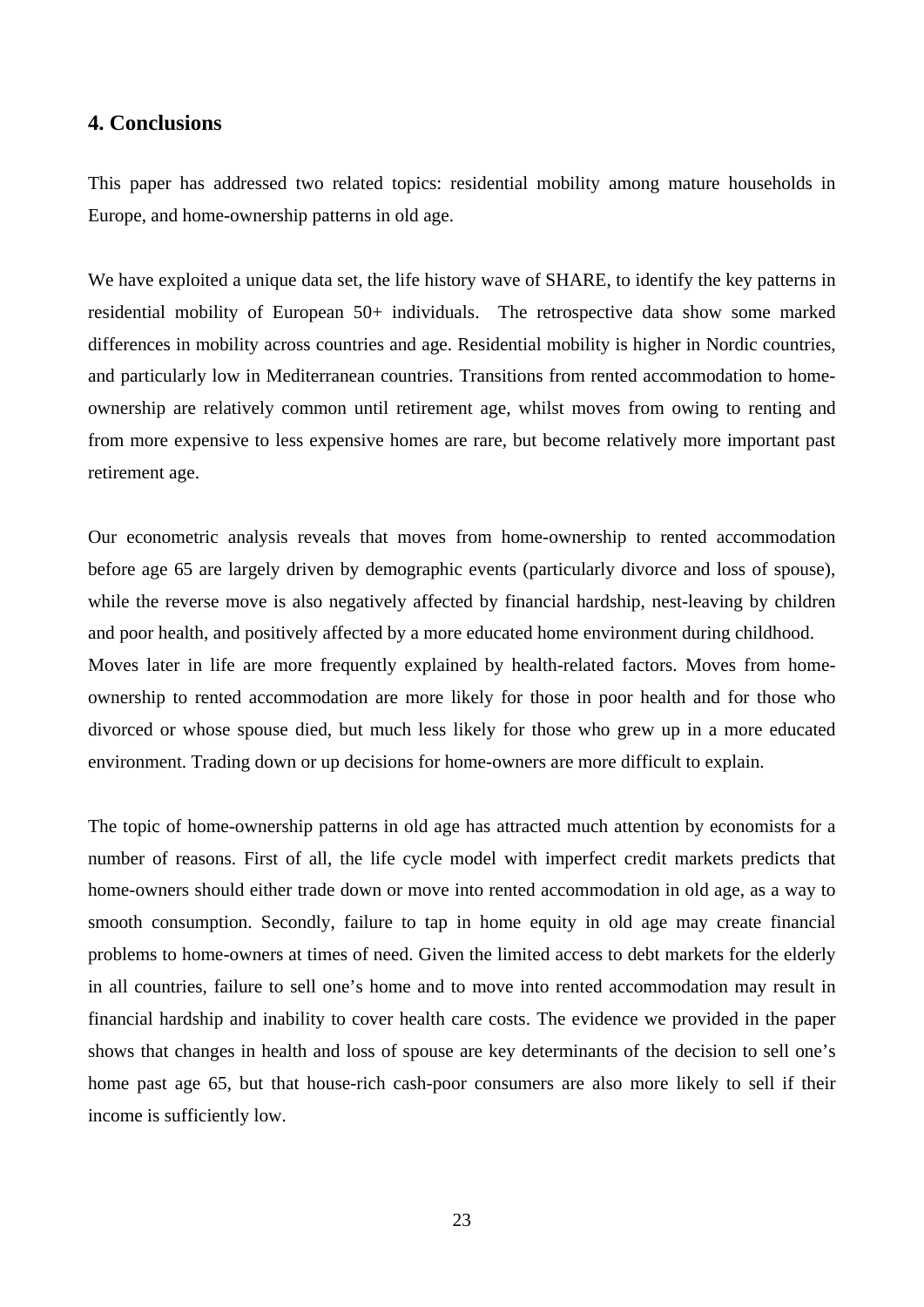#### **References**

Angelini, V., A. Brugiavini, and G. Weber (2009). Ageing and unused capacity in Europe: is there an early retirement trap? *Economic Policy, 59,* 463-508.

Angelini, V., A. Brugiavini, and G. Weber (2011). Does Downsizing of Housing Equity Alleviate Financial Distress in Old Age? In: A. Börsch-Supan et al. (eds.) Individual and the Welfare State. Life Histories in Europe. Heidelberg: Springer.

Angelini, V., A. Laferrère, and G. Weber (2011). Homeownership in Old Age at the Crossroad Between Personal and National Histories. In: A. Börsch-Supan et al. (eds.) Individual and the Welfare State. Life Histories in Europe. Heidelberg: Springer.

Artle, R., and P. Varaiya, (1978). Life cycle consumption and ownership. *Journal of Economic Theory*, *18*, 35-58.

Attanasio, O. P., J. Banks, C. Meghir, and G. Weber. (1999). Humps and Bumps in Lifetime Consumption. *Journal of Business & Economic Statistics, 17(1),* 22-35

Attanasio O.P., R. Bottazzi, H. Low, L. Nesheim and M. Wakefield (2006). "Explaining Life-Cycle Profiles of Home-Ownership and Labour Supply," paper presented at the conference on Computing in Economics and Finance, Society for Computational Economics.

Attanasio O.P., R. Bottazzi, H. Low, L. Nesheim and M. Wakefield (2011). "Modelling the Demand for Housing over the Lifecycle," UCL mimeo.

Banks J., R. Blundell, Z. Oldfield and J. P. Smith, 2010. "House Price Volatility and the Housing Ladder," Working Papers 786, RAND Corporation Publications Department.

Banks J., R. Blundell, Z. Oldfield and J. P. Smith, 2010. "Housing Mobility and Downsizing at Older Ages in Britain and the United States," Working Papers 787, RAND Corporation Publications Department.

Börsch-Supan, A., M. Brandt, K. Hank and M. Schröder (Eds.), 2011. The individual and the Welfare State. Life Histories in Europe, Heidelberg: Springer

Chiuri M.C. and T. Jappelli (2010). Do the elderly reduce housing equity? An international comparison. *Journal of Population Economics,* 23, 643–663.

De Nardi, Mariacristina, Erich French and John Bailey Jones (2010). Why do the Elderly Save? The Role of Medical Expenses. *Journal of Political Economy*, 118(1), 39-75.

Henderson, J.V. and Y.M. Ioannides (1983). A model of housing tenure choice. *American Economic Review, 73,* 98-111.

Mitchell O.S. and J. Piggott (2003). Housing equity and senior security, ESRI International Conference, NBER WP 12444. Forthcoming in New Challenges for Social Security, edited by T. Tachibanaki., Tokyo.

Nakajima, M. and I. A. Telyukova (2011). Home Equity in Retirement. WP 11-15, the Federal Reserve Bank of Philadelphia.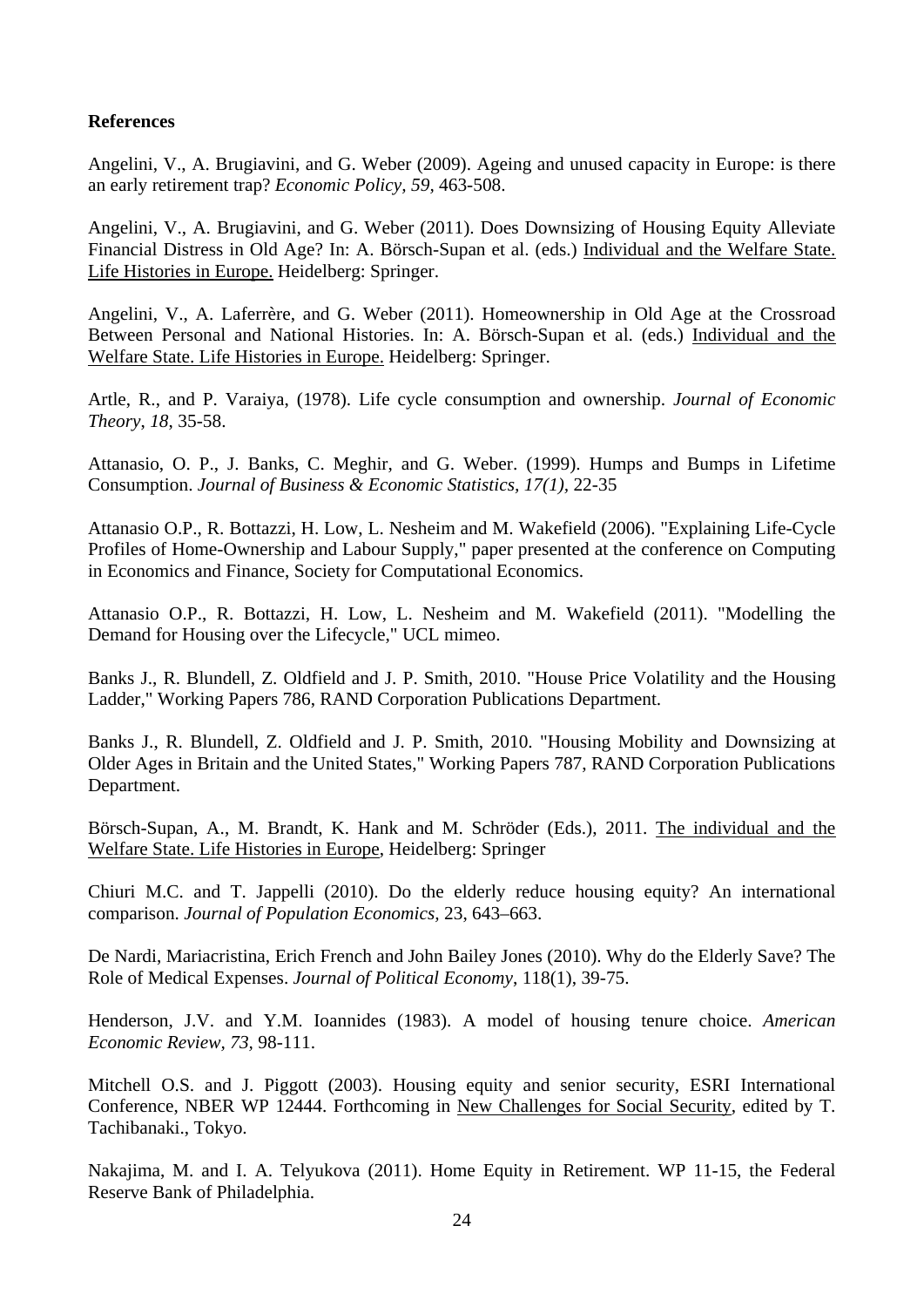Sinai, T., and N.S. Souleles (2005). Owner-occupied housing as a hedge against rent risk. *The Quarterly Journal of Economics, 120,* 763–789.

Venti, S.F. and D. A. Wise (2004). Aging and housing equity: Another look. In D. A. Wise (ed) Perspectives on the Economics of Aging, University of Chicago Press, 127-180.